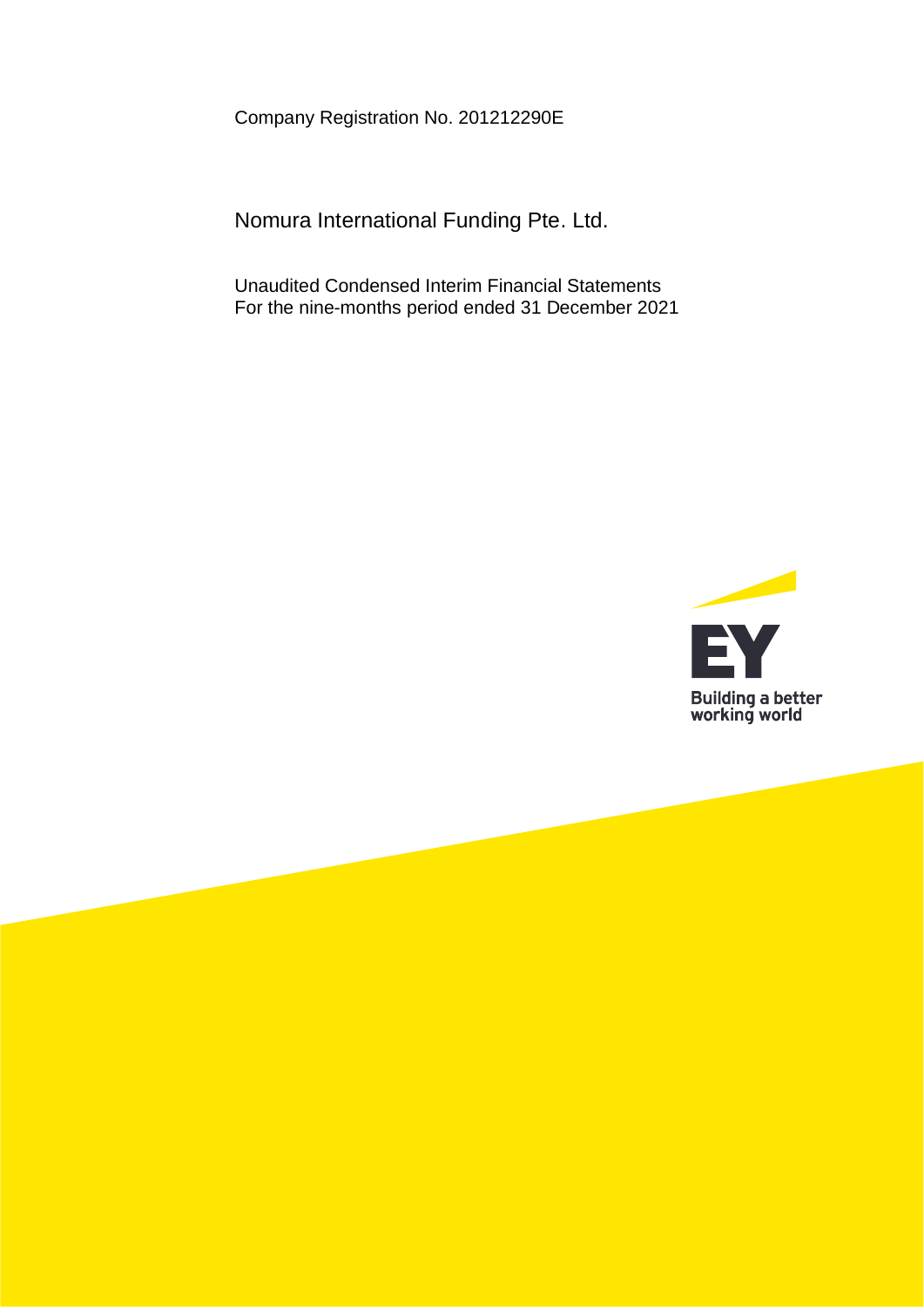#### **Director's report For the nine-months period ended 31 December 2021 (unaudited)**

The interim report comprised of the director report and the condensed interim financial statements of Nomura International Funding Pte. Ltd. (the "Company") for the nine-months period ended 31 December 2021. The Company is incorporated in Singapore and its registered office is 10 Marina Boulevard, Marina Bay Financial Centre Tower 2, #36-01, Singapore 018983.

#### **Principal activities**

The principal activity of the Company is that of issuance of structured credit, interest rate, equity and foreign exchange linked notes for the global markets international business outside of Japan.

## **Directors**

The directors of the Company in office at the date of this report are:

Alok Vimalkishore Tapadia Christopher Michael Mason Darke Kelvin Ho Teik Chye Kenichiro Asano

# **Risk management**

The Company is exposed to a variety of financial risks, including the effects of changes in foreign exchange rates, interest rates, credit risk and liquidity risk.

Managing these financial risks forms an integral part of the Company's business. The Company's risk management policy encompasses a variety of controls and reporting processes. These include the parameters for the risks that the Company may undertake for the various financial instruments, guidelines for accepting customers and the terms under which customer business is conducted. The Company believes it has effective processes in place to identify measure, monitor and mitigate these financial risks.

The directors monitor closely the funding and operational risk arising from the Covid-19 pandemic. This include the risk relating to the receivables, debt maturity profile and impact of Covid-19 on refinancing risk from new notes issuance. The directors also assessed the going concern of the guarantors to ensure that the guarantors still maintain the ability to support the guaranteed notes.

#### **Going concern**

The interim financial statements are prepared on a going concern basis.

The Directors are not aware of any material uncertainties related to events or conditions that cast doubt about the ability of the Company to continue as a going concern.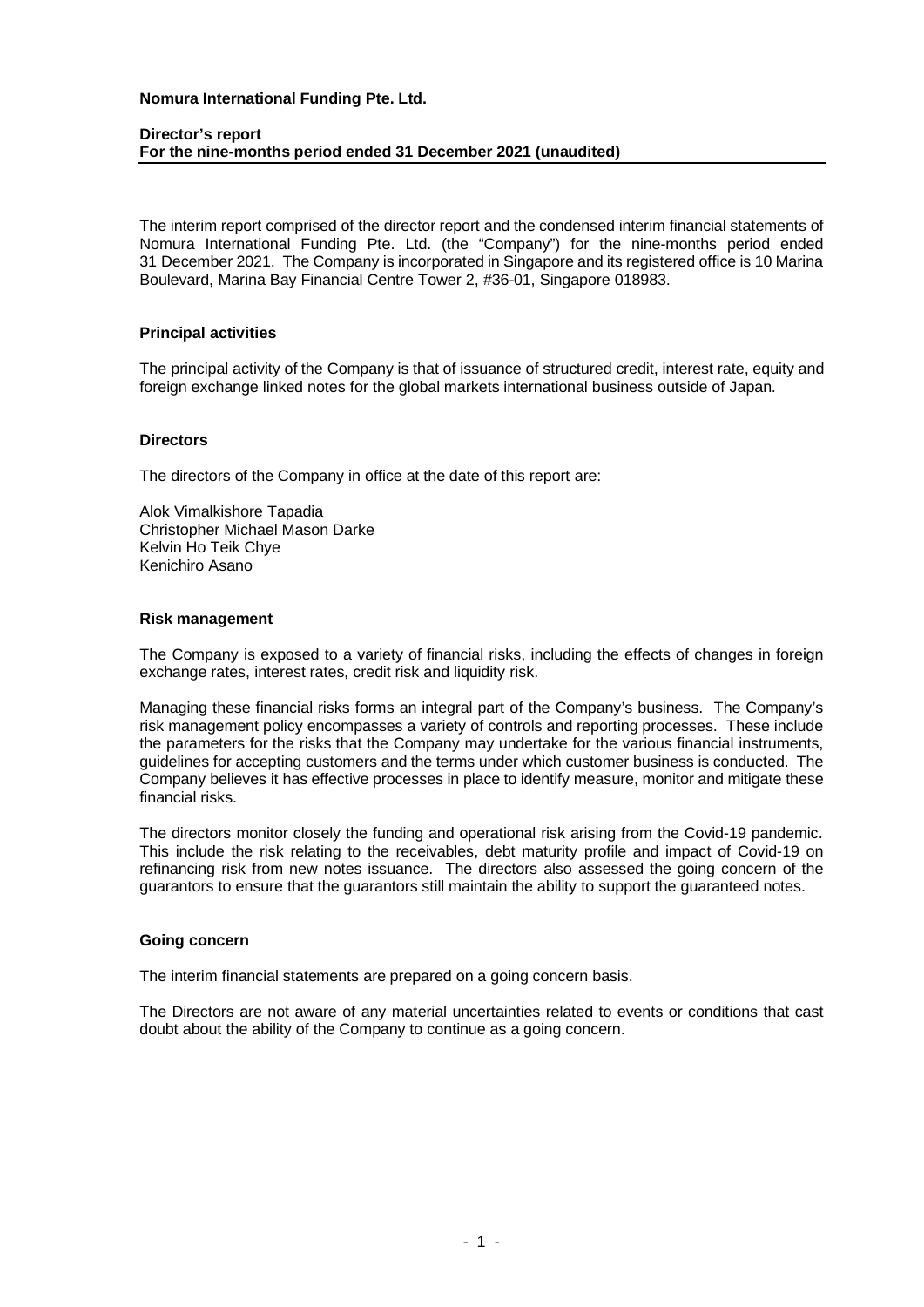#### Director's report For the nine-months period ended 31 December 2021 (unaudited)

#### Directors' responsibility in respect of the interim financial statements

The Directors confirm that, to the best of their knowledge, the interim financial statements have been prepared in accordance with International Accounting Standard ("IAS 34") and have approved the interim financial statements.

On behalf of the Board of Directors:<br> $\sqrt{\frac{1}{\sqrt{1-\frac{1}{\sqrt{1-\frac{1}{\sqrt{1-\frac{1}{\sqrt{1-\frac{1}{\sqrt{1-\frac{1}{\sqrt{1-\frac{1}{\sqrt{1-\frac{1}{\sqrt{1-\frac{1}{\sqrt{1-\frac{1}{\sqrt{1-\frac{1}{\sqrt{1-\frac{1}{\sqrt{1-\frac{1}{\sqrt{1-\frac{1}{\sqrt{1-\frac{1}{\sqrt{1-\frac{1}{\sqrt{1-\frac{1}{\sqrt{1-\frac{1}{\sqrt{1-\frac{1}{\sqrt{1-\frac{1}{\sqrt{1-\$ 

Director

Singapore 25 February 2022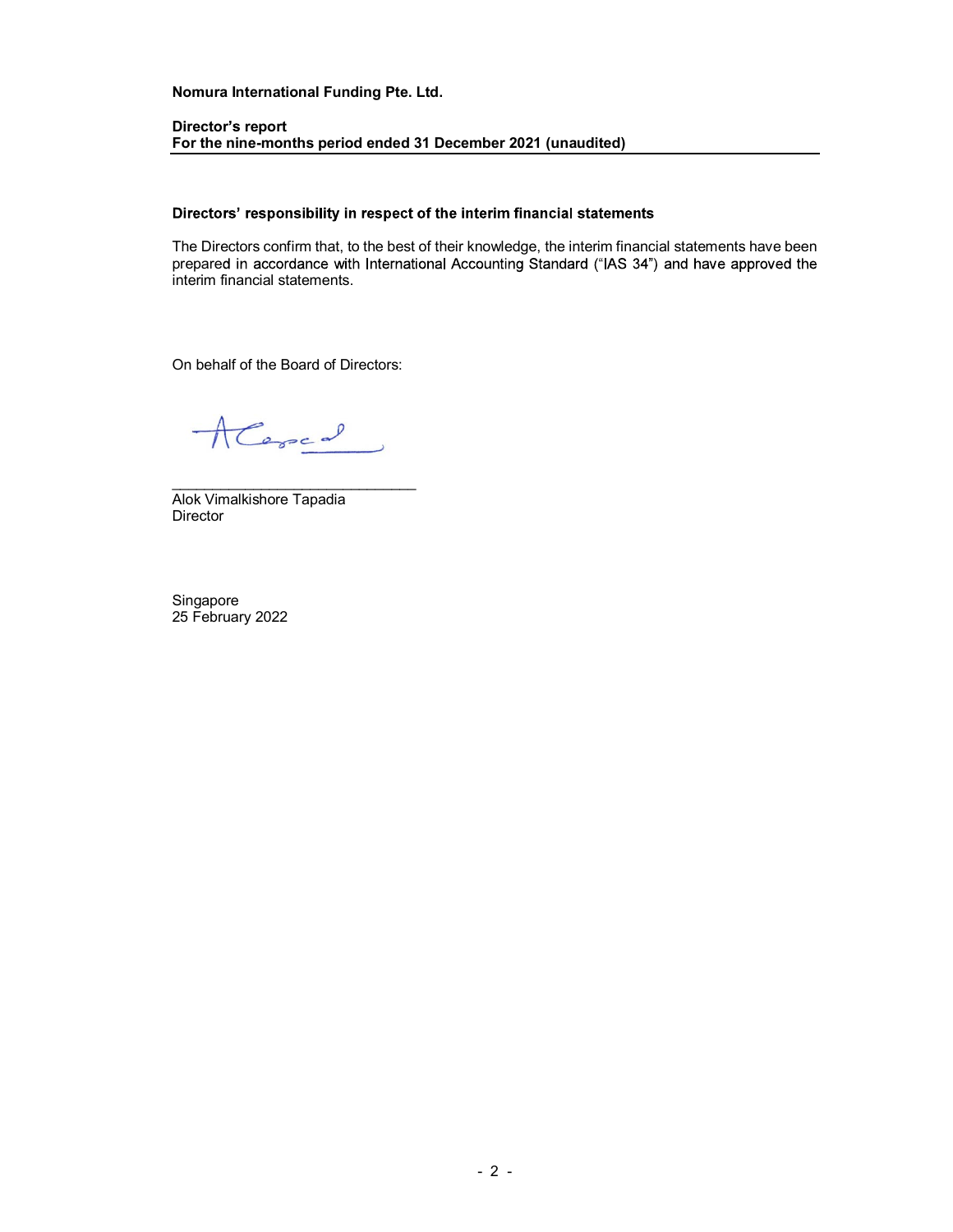#### **Independent review report For the nine-months period ended 31 December 2021 (unaudited)**

## **Independent review report to the member of Nomura International Funding Pte. Ltd.**

## **Introduction**

We have reviewed the accompanying interim condensed balance sheet of Nomura International Funding Pte. Ltd. as at 31 December 2021 and the related condensed interim statements of comprehensive income, changes in equity and cash flows for the nine-months period then ended and explanatory notes. Management is responsible for the preparation and presentation of these interim financial statements in accordance with IAS 34 *Interim Financial Reporting* (IAS 34). Our responsibility is to express a conclusion on these interim condensed financial statements based on our review.

#### **Scope of review**

We conducted our review in accordance with Singapore Standard on Review Engagements 2410, *Review of Interim Financial Information Performed by the Independent Auditor of the Entity.* A review of interim financial information consists of making inquiries, primarily of persons responsible for financial and accounting matters, and applying analytical and other review procedures. A review is substantially less in scope than an audit conducted in accordance with Singapore Standards on Auditing and consequently does not enable us to obtain assurance that we would become aware of all significant matters that might be identified in an audit. Accordingly, we do not express an audit opinion.

### **Conclusion**

Based on our review, nothing has come to our attention that causes us to believe that the accompanying interim condensed financial statements are not prepared, in all material respects, in accordance with IAS 34.

Emer & Soungur

Ernst & Young LLP Public Accountants and Chartered Accountants Singapore 25 February 2022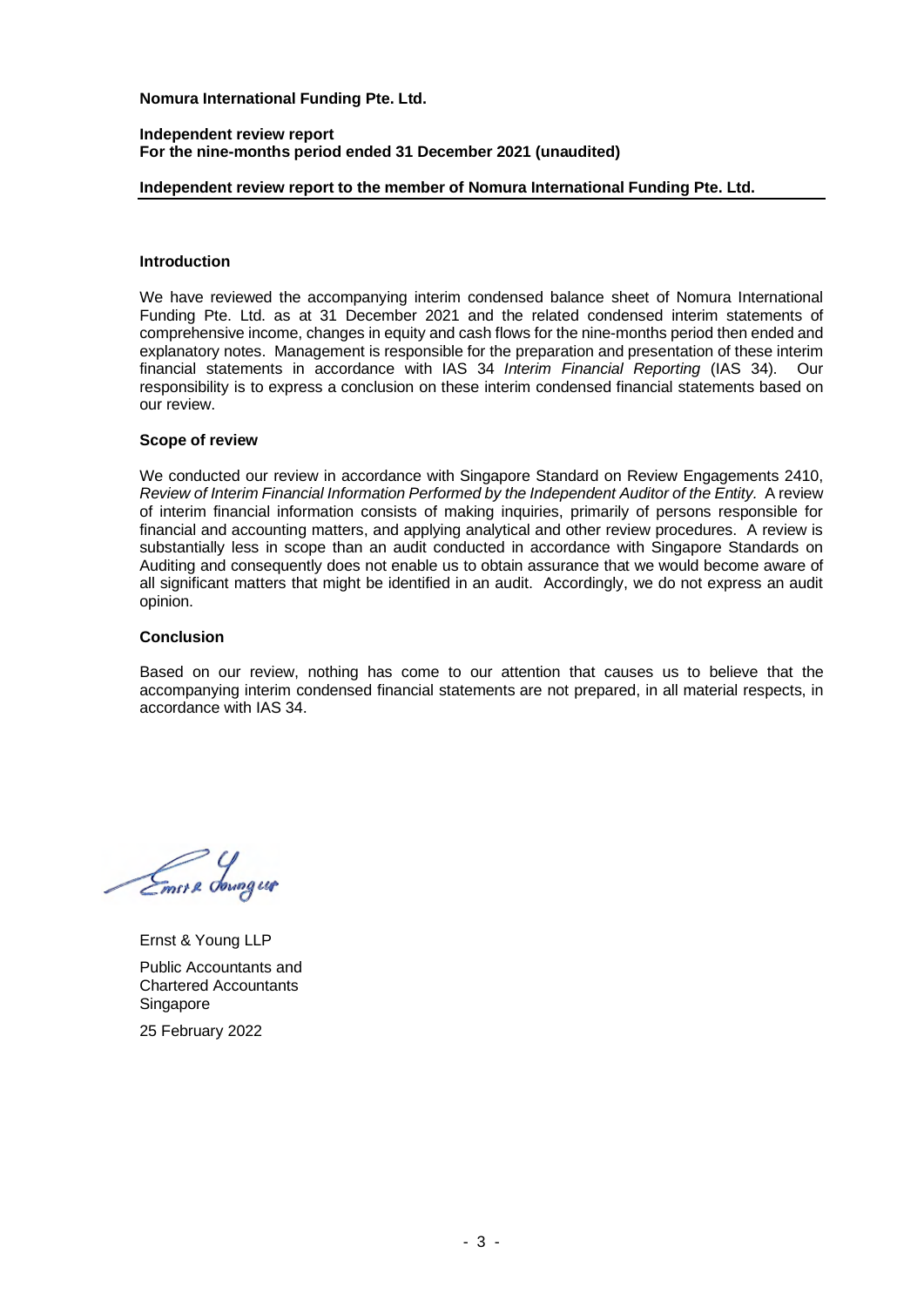#### **Condensed interim statement of comprehensive income For the nine-months period ended 31 December 2021 (unaudited)**

|                                                  | <b>Notes</b> | For the nine<br>months ended<br>31 December<br>2021<br><b>USD'000</b> | For the nine<br>months ended<br>31 December<br>2020<br><b>USD'000</b> |
|--------------------------------------------------|--------------|-----------------------------------------------------------------------|-----------------------------------------------------------------------|
| Interest income<br>Interest expense              | 3            | 124,496<br>(13)                                                       | 156,040<br>(84)                                                       |
| Net interest income                              |              | 124,483                                                               | 155,956                                                               |
| Losses from trading activities<br>Other income   | 4<br>5       | (111,660)<br>2,998                                                    | (248, 399)<br>69,238                                                  |
| Profit/(loss) before operating expenses          |              | 15,821                                                                | (23, 205)                                                             |
| Staff costs<br>Other operating expenses          | 6<br>7       | (111)<br>(6,932)                                                      | (93)<br>(6, 575)                                                      |
| <b>Total operating expenses</b>                  |              | (7,043)                                                               | (6,668)                                                               |
| Less: Allowance for impairment                   | 8            | (367)                                                                 | (315)                                                                 |
| Profit/(loss) before taxation                    |              | 8,411                                                                 | (30, 188)                                                             |
| <b>Taxation</b>                                  |              | (1, 453)                                                              | 5,116                                                                 |
| Profit/(loss) for the period                     |              | 6,958                                                                 | (25,072)                                                              |
| Other comprehensive income/(loss)                |              | 4,047                                                                 | (531, 547)                                                            |
| Total comprehensive income/(loss) for the period |              | 11,005                                                                | (556, 619)                                                            |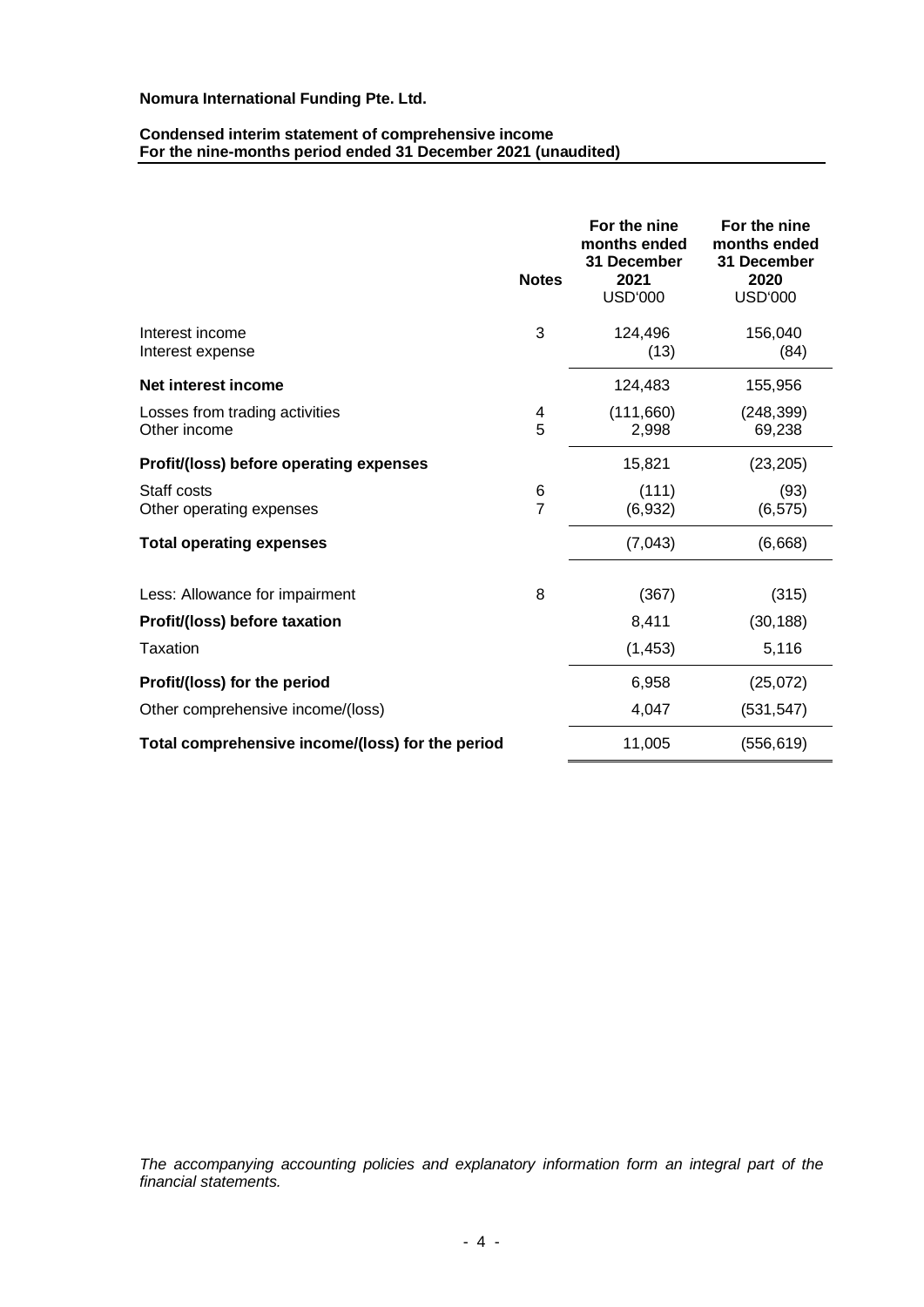## **Condensed interim balance sheet As at 31 December 2021 (unaudited)**

|                                                                                                                    | <b>Notes</b>   | <b>As at 31</b><br><b>December</b><br>2021<br><b>USD'000</b> | As at<br>31 March<br>2021<br><b>USD'000</b>     |
|--------------------------------------------------------------------------------------------------------------------|----------------|--------------------------------------------------------------|-------------------------------------------------|
| <b>Assets</b>                                                                                                      |                |                                                              |                                                 |
| Cash and cash equivalents<br>Derivative financial instruments<br>Financial assets designated at fair value through | 9<br>17(a)     | 214,332<br>4,279,233                                         | 376,724<br>3,998,235                            |
| profit or loss<br>Loans<br>Other assets<br>Right-of-use assets<br>Deferred tax asset                               | 10<br>11<br>12 | 33,204<br>10,456,403<br>840,153<br>10<br>45,782              | 28,159<br>10,714,276<br>593,469<br>14<br>46,676 |
|                                                                                                                    |                | 15,869,117                                                   | 15,757,553                                      |
| <b>Liabilities</b>                                                                                                 |                |                                                              |                                                 |
| Derivative financial instruments<br>Other liabilities<br>Financial liabilities designated at fair value through    | 17(a)<br>13    | 4,986,317<br>26,690                                          | 4,436,209<br>50,217                             |
| profit or loss                                                                                                     | 14             | 10,617,435                                                   | 11,036,861                                      |
|                                                                                                                    |                | 15,630,442                                                   | 15,523,287                                      |
| <b>Net assets</b>                                                                                                  |                | 238,675                                                      | 234,266                                         |
| Shareholder's equity                                                                                               |                |                                                              |                                                 |
| Share capital<br><b>Accumulated losses</b><br>Own credit reserve                                                   | 16             | 450,000<br>(12,760)<br>(198, 565)                            | 450,000<br>(13, 122)<br>(202, 612)              |
|                                                                                                                    |                | 238,675                                                      | 234,266                                         |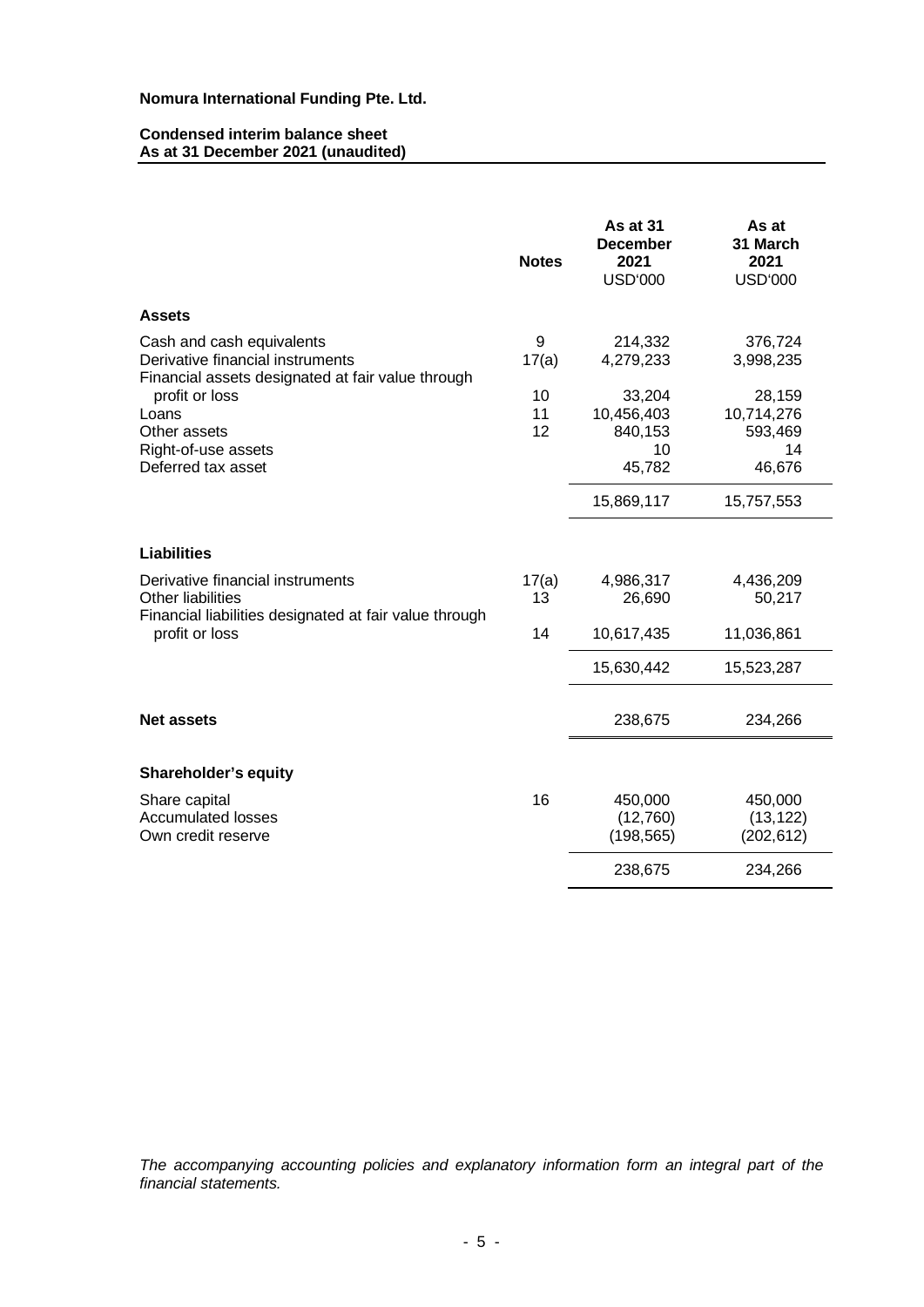#### **Condensed interim statement of changes in equity For the nine-months period ended 31 December 2021 (unaudited)**

|                                                                                                                                                   | <b>Notes</b> | For the nine<br>months ended<br>31 December<br>2021<br><b>USD'000</b> | For the nine<br>months ended<br>31 December<br>2020<br><b>USD'000</b> |
|---------------------------------------------------------------------------------------------------------------------------------------------------|--------------|-----------------------------------------------------------------------|-----------------------------------------------------------------------|
| <b>Issued capital</b>                                                                                                                             |              |                                                                       |                                                                       |
| Issued and fully paid:                                                                                                                            |              |                                                                       |                                                                       |
| Balance at the beginning of period<br>Capital raised during the period                                                                            |              | 450,000                                                               | 190,000<br>185,000                                                    |
| Balance at the end of period                                                                                                                      | 16           | 450,000                                                               | 375,000                                                               |
| <b>Accumulated losses</b>                                                                                                                         |              |                                                                       |                                                                       |
| Balance at the beginning of period<br>Transferred from own credit reserve to retained<br>earnings during the year<br>Profit/(loss) for the period |              | (13, 122)<br>(6, 596)<br>6,958                                        | (19,053)<br>11,168<br>(25,072)                                        |
| Balance at the end of period                                                                                                                      |              | (12,760)                                                              | (32, 957)                                                             |
| Own credit reserves                                                                                                                               |              |                                                                       |                                                                       |
| Balance at the beginning of period<br>Net movement during the period                                                                              |              | (202, 612)<br>4,047                                                   | 288,651<br>(531, 547)                                                 |
| Balance at the end of period                                                                                                                      |              | (198, 565)                                                            | (242, 896)                                                            |
| <b>Total equity</b>                                                                                                                               |              | 238,675                                                               | 99,147                                                                |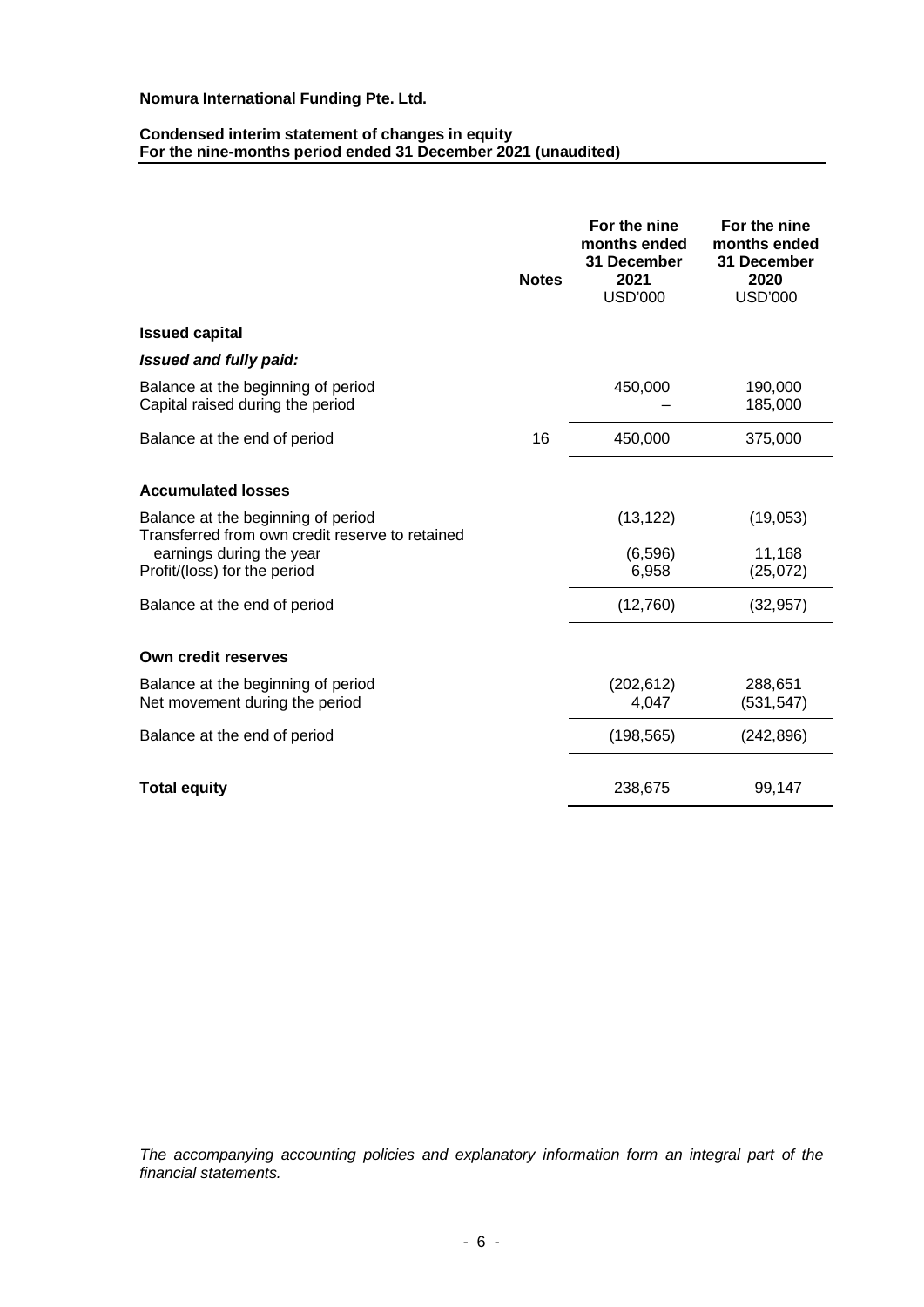### **Condensed Interim cash flow statement For the nine-months period ended 31 December 2021 (unaudited)**

|                                                                                                                                       | For the nine<br>months ended<br><b>31 December</b><br>2021<br>USD'000 | For the nine<br>months ended<br>31 December<br>2020<br><b>USD'000</b> |
|---------------------------------------------------------------------------------------------------------------------------------------|-----------------------------------------------------------------------|-----------------------------------------------------------------------|
| Cash flows from operating activities                                                                                                  |                                                                       |                                                                       |
| Profit/(loss) before taxation                                                                                                         | 8,411                                                                 | (30, 188)                                                             |
| Adjustments for:                                                                                                                      |                                                                       |                                                                       |
| Allowance for impairment<br>Interest income<br>Interest expense<br>Depreciation of right-of-use assets                                | 367<br>(124, 496)<br>13<br>4                                          | 315<br>(156, 040)<br>84<br>4                                          |
| Operating cash flows before working capital changes                                                                                   | (115, 701)                                                            | (185, 825)                                                            |
| (Increase)/decrease in:                                                                                                               |                                                                       |                                                                       |
| Loans<br>Other assets<br>Financial assets designated at fair value through profit or                                                  | 257,506<br>(247, 955)                                                 | (823, 611)<br>(158, 892)                                              |
| loss                                                                                                                                  | (5,045)                                                               | (9, 417)                                                              |
| Increase/(decrease) in:                                                                                                               |                                                                       |                                                                       |
| <b>Other liabilities</b><br>Derivative financial instruments, net<br>Financial liabilities designated at fair value through profit or | (23, 515)<br>269,110                                                  | 115,196<br>(270, 153)                                                 |
| loss                                                                                                                                  | (422, 497)                                                            | 683,488                                                               |
| Cash flows used in operating activities                                                                                               | (288, 097)                                                            | (649, 214)                                                            |
| Interest received<br>Interest paid<br>Tax paid                                                                                        | 125,767<br>(13)<br>(38)                                               | 156,438<br>(84)<br>(44)                                               |
| Net cash flows used in operating activities                                                                                           | (162, 381)                                                            | (492, 904)                                                            |
|                                                                                                                                       |                                                                       |                                                                       |
| Cash flows from financing activities                                                                                                  |                                                                       |                                                                       |
| Proceeds from issuance of shares<br>Payment of principal portion of lease liability                                                   | (11)                                                                  | 185,000<br>(5)                                                        |
| Net cash flows (used in)/generated from financing<br>activities                                                                       | (11)                                                                  | 184,995                                                               |
| Net decrease in cash and cash equivalents for the period                                                                              | (162, 392)                                                            | (307, 909)                                                            |
| Cash and cash equivalents at beginning of period                                                                                      | 376,724                                                               | 627,983                                                               |
| Cash and cash equivalents at end of period (Note 9)                                                                                   | 214,332                                                               | 320,074                                                               |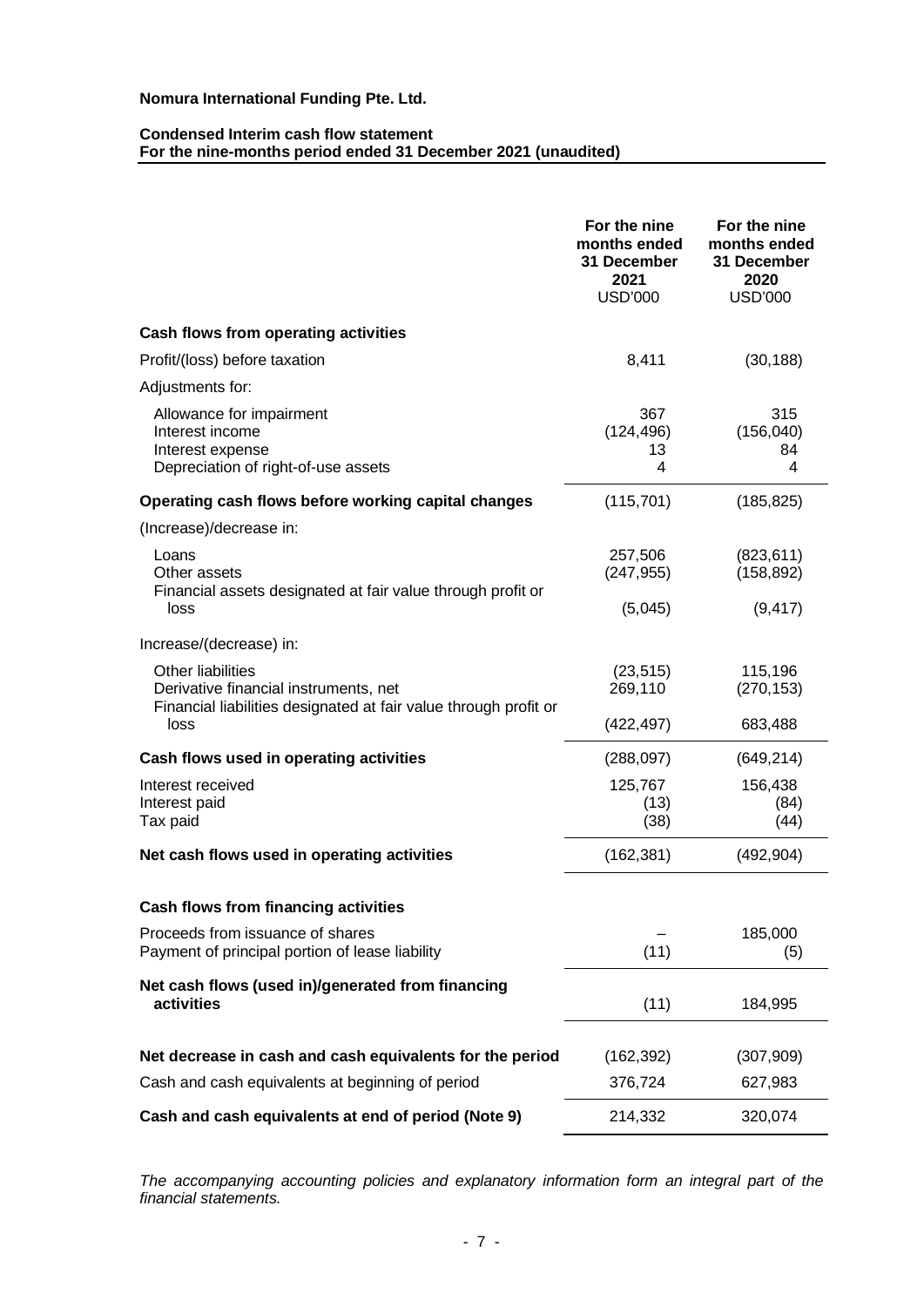## **Notes to the condensed interim financial statements For the nine-months period ended 31 December 2021 (unaudited)**

### **1. Corporate information**

Nomura International Funding Pte. Ltd. (the "Company") was incorporated on 17 May 2012. The Company is a private limited company incorporated in Singapore. Its immediate and ultimate holding company is Nomura Holdings Inc., incorporated in Japan.

The registered office of the Company is located at 10 Marina Boulevard, Marina Bay Financial Centre Tower 2, #36-01, Singapore 018983.

The principal activity of the Company is that of issuance of structured credit, interest rate, equity and foreign exchange linked notes for the global markets international business outside of Japan and providing funding to related parties of Nomura.

## **2. Summary of significant accounting policies**

## 2.1 *Basis of preparation*

The condensed interim financial statements of the Company for the nine-months period ended 31 December 2021 have been prepared in accordance with IAS 34 *Interim Financial Reporting*. The condensed interim financial statements do not include all the information and disclosures required in the annual financial statements, and should be read in conjunction with the Company's audited financial statements as at 31 March 2021.

The financial statements have been prepared on a historical cost basis, except as disclosed in the accounting policies below.

The financial statements are presented in United States dollars ("USD" or "US\$") and all values in the tables are rounded to the nearest thousand (USD'000) except when otherwise indicated.

#### 2.2 *Changes in accounting policies*

The accounting policies adopted are consistent with those of the previous financial year except in the current financial year, the Company has adopted all the new and revised standards that are effective for annual periods beginning on or after 1 April 2021. The adoption of these standards and interpretations did not have any effect on the financial performance or position of the Company.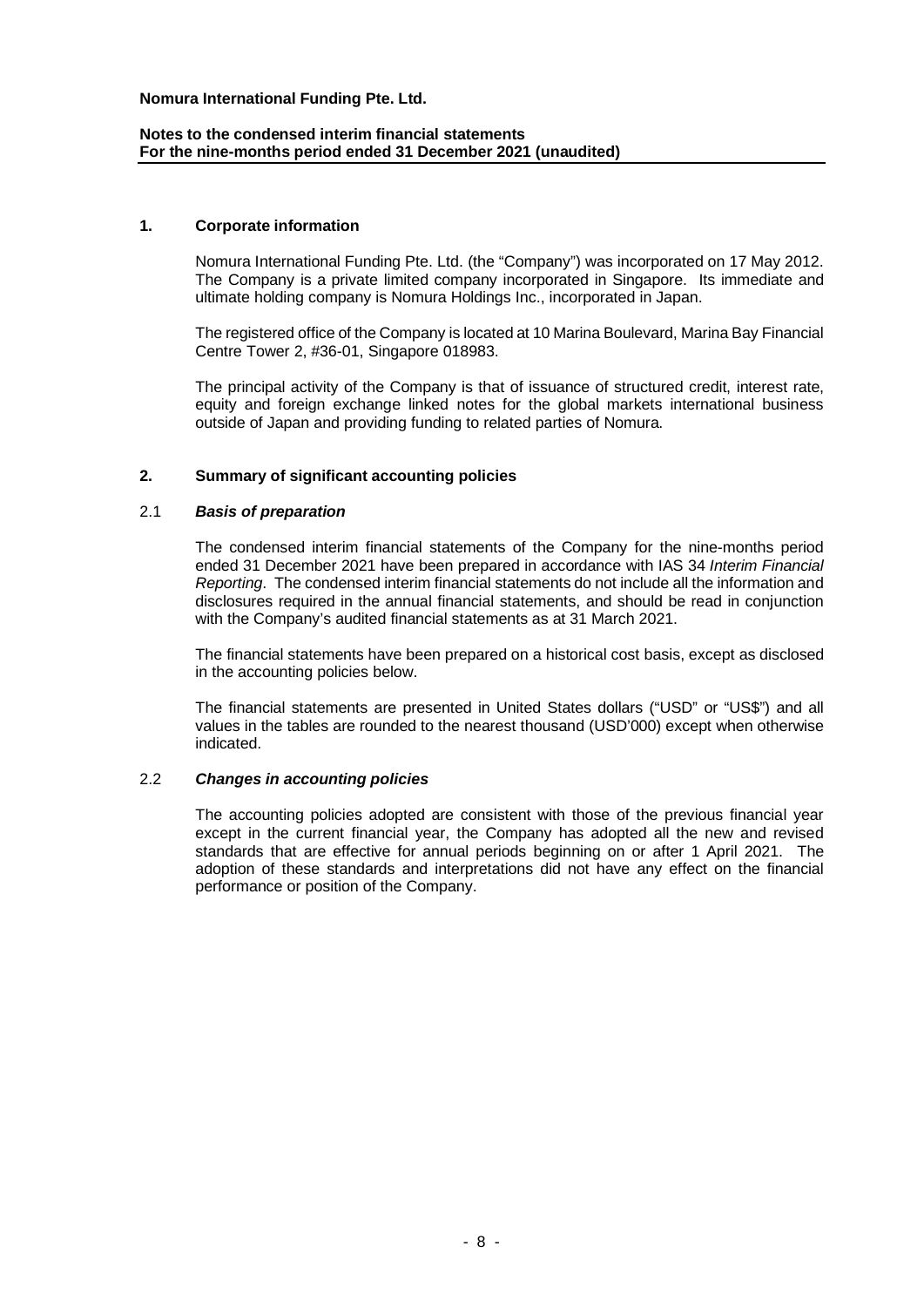# **Notes to the condensed interim financial statements For the nine-months period ended 31 December 2021 (unaudited)**

## **2. Summary of significant accounting policies (cont'd)**

# 2.3 *Impact of standards issued but not yet effective*

The Company has not adopted the following standards that have been issued but not yet effective:

| <b>Description</b>                                              | <b>Effective for annual</b><br>periods beginning on<br>or after |
|-----------------------------------------------------------------|-----------------------------------------------------------------|
| Amendments resulting from Annual improvements to IFRS           |                                                                 |
| Standards 2018 - 2020                                           | 1 January 2022                                                  |
| Amendments to IFRS 3 Reference to the Conceptual                |                                                                 |
| Framework                                                       | 1 January 2022                                                  |
| Amendments to IAS 16 Property, Plant and Equipment -            |                                                                 |
| Proceeds before Intended Use                                    | 1 January 2022                                                  |
| Amendments to IAS 37 Onerous Contracts - Costs of Fulfilling a  |                                                                 |
| Contract                                                        | 1 January 2022                                                  |
| Amendments to IAS 1 Classification of Liabilities as Current or |                                                                 |
| <b>Non-Current</b>                                              | 1 January 2023                                                  |
| <b>IFRS 17 Insurance Contracts</b>                              | 1 January 2023                                                  |
| Amendments to IAS 8 Definition of Accounting Estimates          | 1 January 2023                                                  |
| Amendments to IAS 1 and IFRS Practice Statement 2               |                                                                 |
| <b>Disclosure of Accounting Policies</b>                        | 1 January 2023                                                  |
| Amendments to IAS 12 Deferred Tax related to Assets and         |                                                                 |
| Liabilities arising from a Single Transaction                   | 1 January 2023                                                  |
|                                                                 |                                                                 |

The directors expect that the adoption of the standards above will have no material impact on the financial statements in the period of initial application.

#### 2.4 *Significant accounting estimates and judgements*

The preparation of the Company's financial statements requires management to make judgements, estimates and assumptions that affect the reported amounts of revenues, expenses, assets and liabilities and the disclosure of contingent liabilities at the end of each reporting period. Uncertainty about these assumptions and estimates could result in outcomes that require a material adjustment to the carrying amount of the asset or liability affected in the future periods. The impact of COVID-19 are reflected in market assumptions and inputs to the extent that they relate to such estimates used for the measurement of financial assets and liabilities. However, given the ongoing and evolving COVID-19 developments it is not reasonably possible that all potential future events were considered or known as of the date of the preparation of financial statements.

*Key sources of estimation uncertainty*

#### (a) Impairment losses on financial assets

Allowance for impairment of financial assets is determined in accordance with Note 2.9. This requires management's experience and judgement in relation to the forward looking assumptions used in the expected credit loss allowance computation to evaluate various factors such as economic indicators, significant increase in credit risk, business prospects, timing and amount of future cash flows.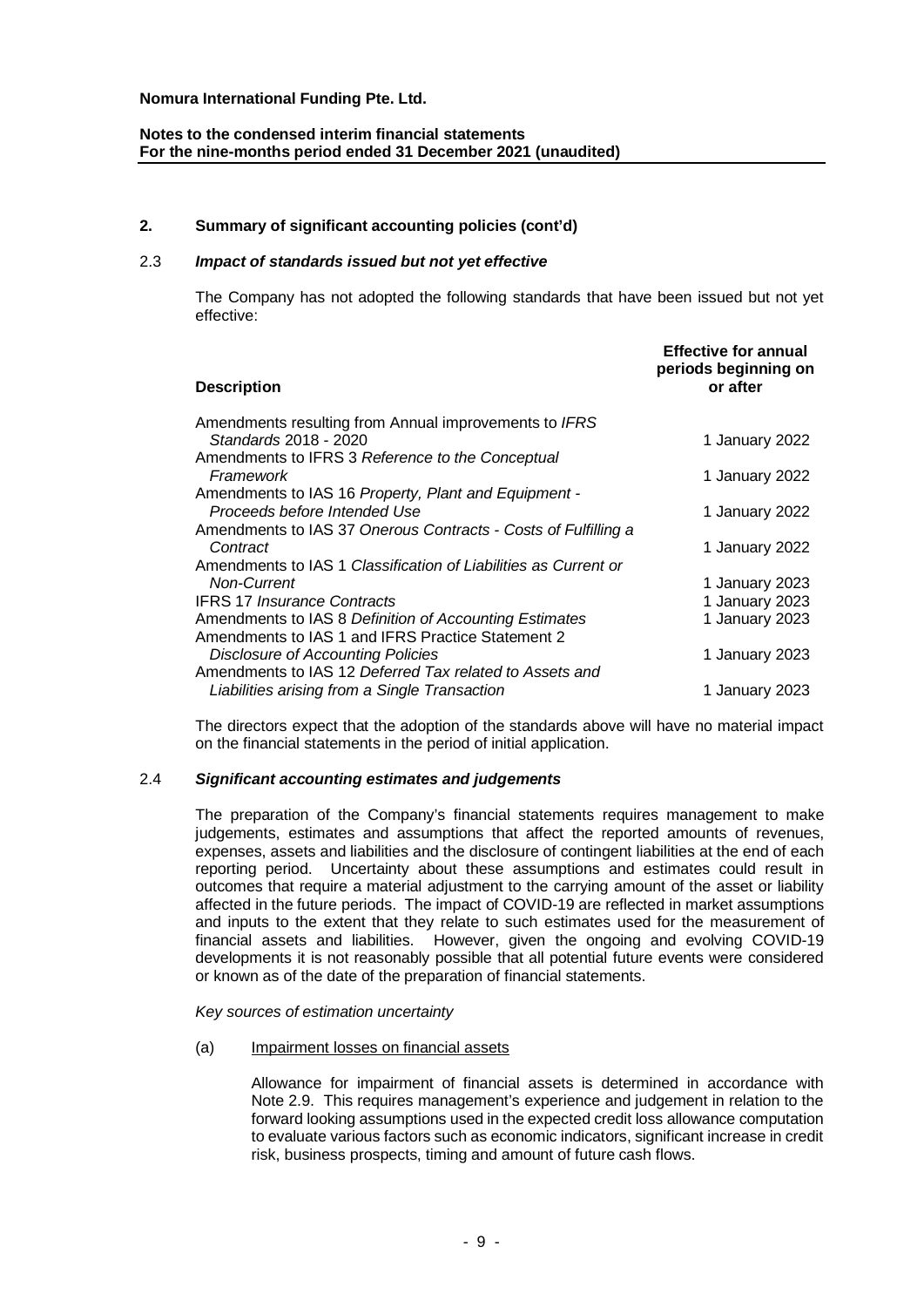# **2. Summary of significant accounting policies (cont'd)**

## 2.4 *Significant accounting estimates and judgements (cont'd)*

*Key sources of estimation uncertainty (cont'd)*

## (b) Fair value of financial instruments

The fair value financial instruments that are not quoted in active markets are determined using valuation techniques. Where valuation techniques (e.g. models) are used to determine fair value, they are validated and periodically reviewed by qualified personnel independent of the area that created them. All models are validated by an independent model validation group before they are used and models are calibrated to ensure that outputs reflect actual data and comparative market prices. To the extent practical, models will use observable data.

However, certain input parameters such as credit risks (both own and counterparty), volatilities and correlations may require management to make estimates. Changes in assumptions about the input parameters may affect the reported fair value of financial instruments.

In addition, the impact of the COVID-19 pandemic has resulted in significant market volatility resulting in movements in credit spreads used in determining the OCA curve as well as other market input parameters. The impact on the credit spreads may impact the OCA curve which is used for the purpose of calculating the OCA that forms part of the fair value of the financial liabilities designated at fair value through profit or loss.

#### (c) Taxes

Significant judgement is involved in determining the Company's provision for taxation. There are certain transactions and computations for which the ultimate tax determination is uncertain during the ordinary course of business. The Company recognises liabilities for expected tax issues based on estimates of whether additional taxes will be due. Where the final tax outcome of these matters is different from the amounts that were initially recognised, such differences will impact the income tax and deferred tax provisions in the financial year in which such determination is made.

Deferred tax assets are recognised for all deductible temporary differences to the extent that it is probable that taxable profit will be available against which the deductible temporary differences can be utilised. Significant management judgement is required to determine the amount of deferred tax assets that can be recognised, based upon the likely timing and level of future taxable profits together with future tax planning strategies.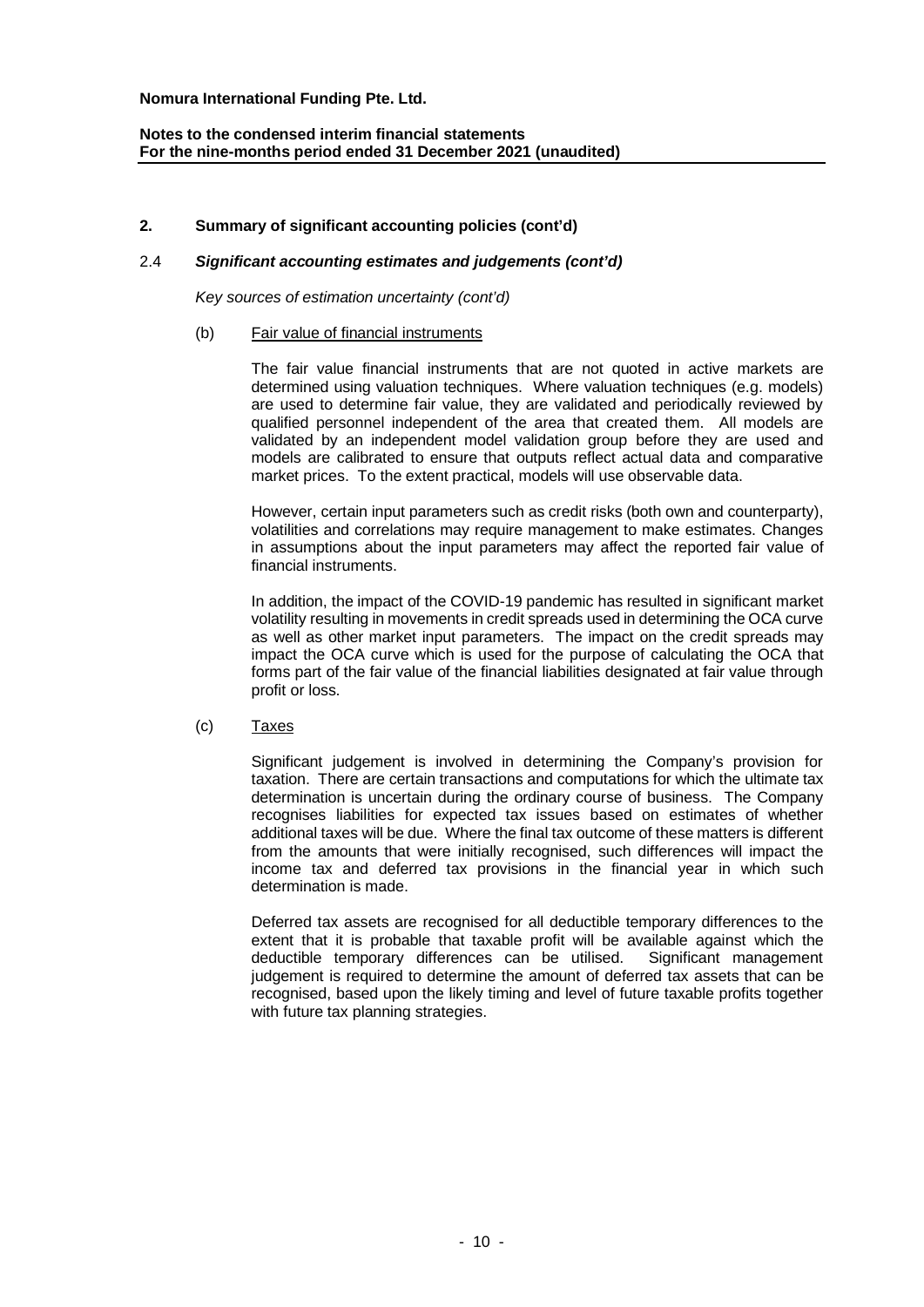# **2. Summary of significant accounting policies (cont'd)**

# 2.5 *Functional currency*

The functional currency of the Company is the US\$. The Company is of the opinion that the US\$ reflects the economic substance of the underlying events and circumstances relevant to the Company.

## 2.6 *Foreign currencies*

Transactions in foreign currencies are measured and recorded on initial recognition in the functional currency at exchange rates approximating those ruling at the transaction dates. Monetary assets and liabilities denominated in foreign currencies are translated at the rate of exchange ruling at the end of the reporting period. Non-monetary items that are measured in terms of historical cost in a foreign currency are translated using the exchange rates as at dates of the initial transactions. Non-monetary items measured at fair value in a foreign currency are translated using the exchange rates at the date when the fair value was measured.

Exchange differences arising on the settlement of monetary items or on translating monetary items at the end of the reporting period are recognised in profit or loss.

## 2.7 *Cash and cash equivalents*

Cash and cash equivalents comprise cash balances held with banks with reputable standing and hence are subject to an insignificant risk of changes in value.

## 2.8 *Financial assets*

#### *Initial recognition and measurement*

Financial assets are classified, at initial recognition, as subsequently measured at amortised cost and fair value through profit or loss. The Company determines the classification of its financial assets at initial recognition. The classification of financial assets at initial recognition depends on the financial asset's contractual cash flow characteristics and the Company's business model for managing them.

When financial assets are recognised initially, they are measured at fair value, plus, in the case of financial assets not at fair value through profit or loss, directly attributable transactions costs. Transaction costs of financial assets carried at fair value through profit or loss are expensed in profit or loss.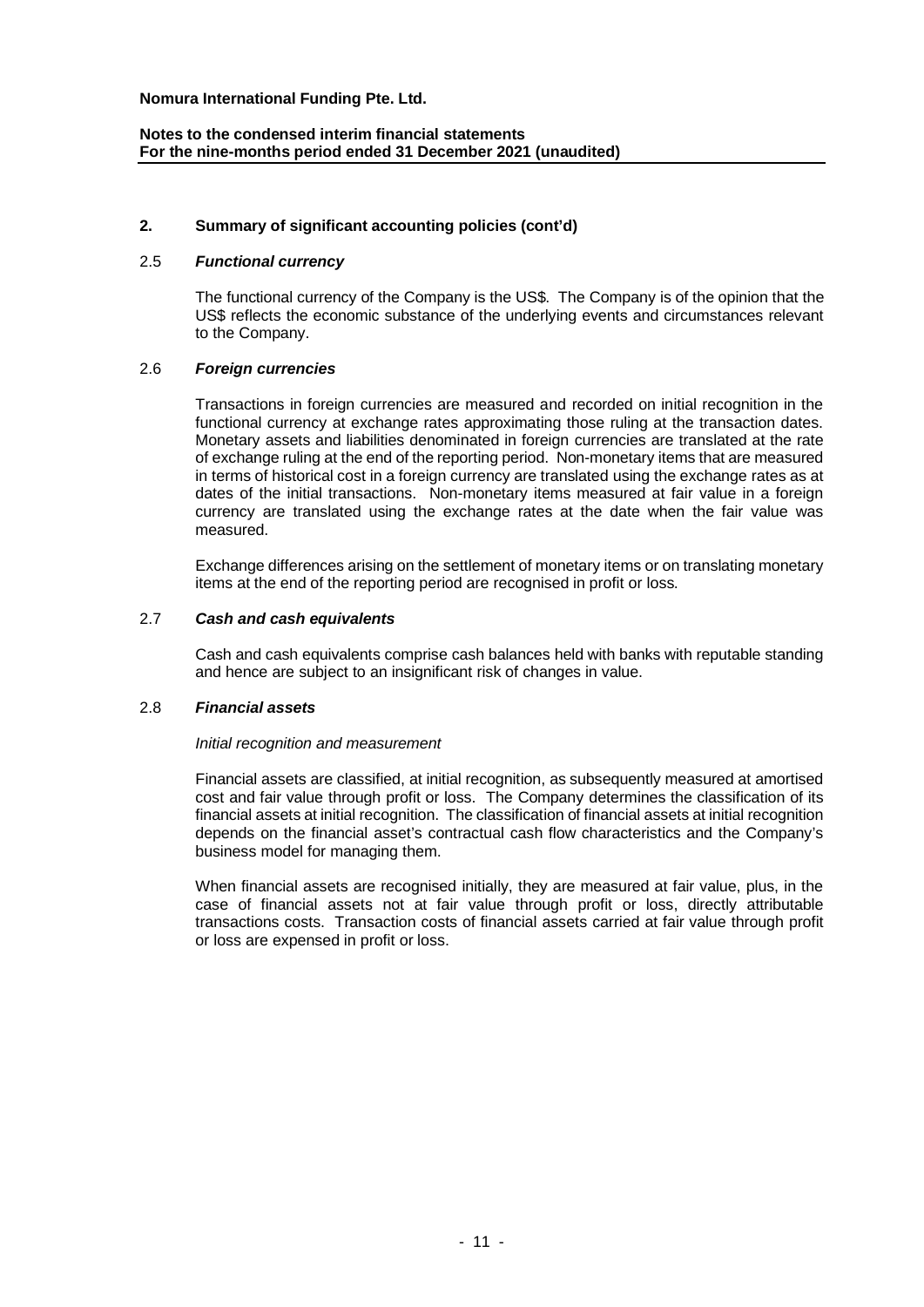# **2. Summary of significant accounting policies (cont'd)**

# 2.8 *Financial assets (cont'd)*

#### *Subsequent measurement*

The subsequent measurement of financial assets depends on their classification as follows:

#### (a) Financial assets at fair value through profit or loss

Financial assets at fair value through profit or loss includes financial assets held for trading and designated upon initial recognition as at fair value through profit or loss. All derivatives that are held-for-trading are fair value through profit or loss. Financial assets designated at fair value through profit or loss are fully funded over-the-counter equity options which are risk managed on a fair value basis where the Company elects the fair value option.

Subsequent to initial recognition, financial assets in this category are measured at fair value with gains or losses arising from changes in fair value recognised in profit or loss within "net losses from trading activities".

#### (b) Financial assets at amortised cost

The Company measures financial assets at amortised cost if both of the following conditions are met:

- The financial asset is held within a business model with the objective to hold financial assets in order to collect contractual cash flows; and
- The contractual terms of the financial asset give rise on specified dates to cash flows that are solely payments of principal and interest on the principal amount outstanding.

Financial assets at amortised cost are subsequently measured using the effective interest method and are subject to impairment. Gains and losses are recognised in profit or loss when the asset is derecognised or impaired, and through amortisation process.

Financial assets at amortised cost are subsequently measured using the effective interest method and are subject to impairment. Gains and losses are recognised in profit or loss when the asset is derecognised or impaired, and through amortisation process. Financial assets at amortised cost include loans, receivables from third parties and receivables from related companies that are held for the collection of contractual cash flows.

#### *Regular way purchase or sale of a financial asset*

All regular way purchases and sales of financial assets are recognised or derecognised on the trade date i.e., the date that Company commits to purchase or sell the asset. Regular way purchases or sales are purchases or sales of financial assets that require delivery of assets within the financial period generally established by regulation or convention in the marketplace concerned.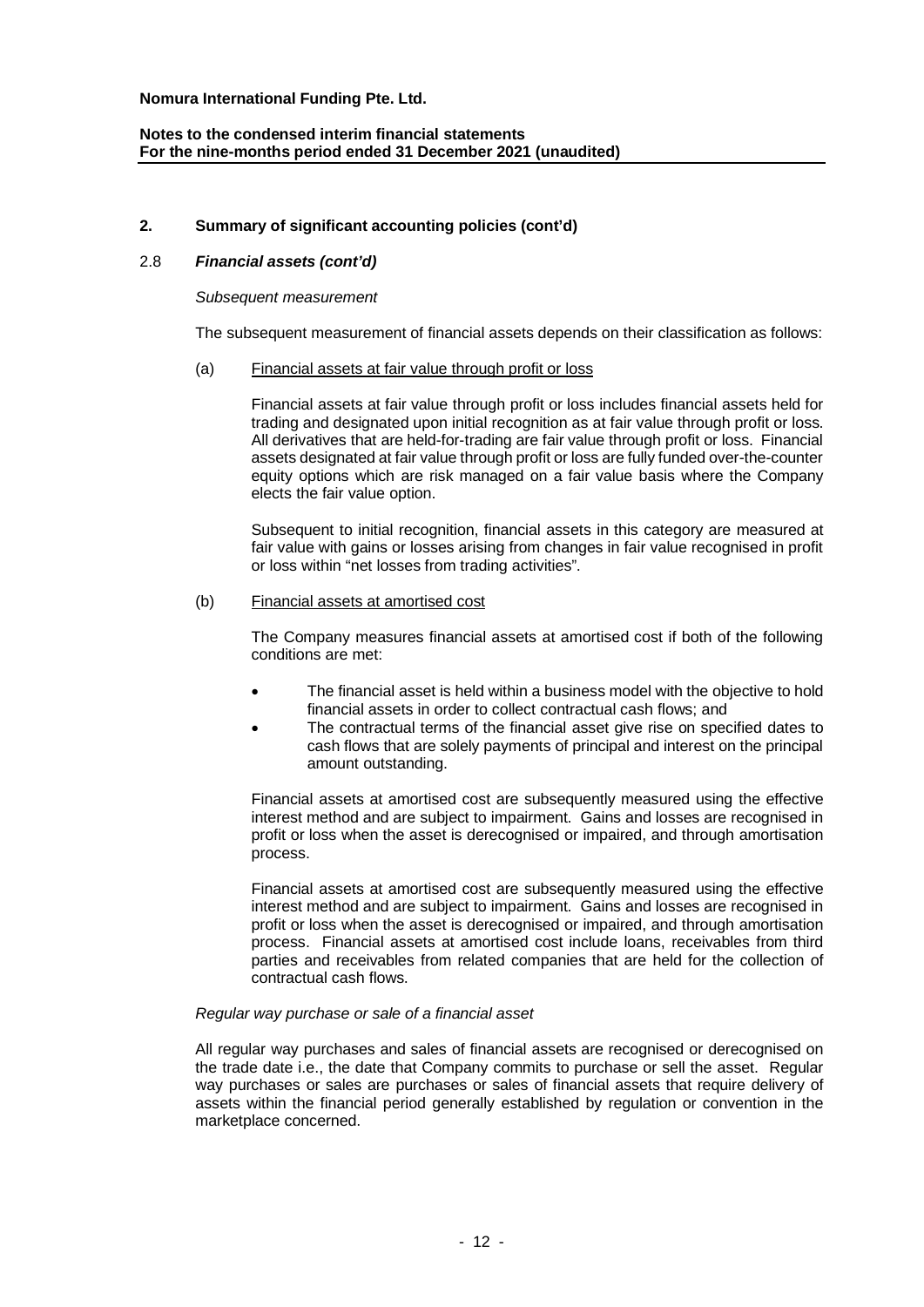# **2. Summary of significant accounting policies (cont'd)**

# 2.8 *Financial assets (cont'd)*

#### *De-recognition*

A financial asset (or, where applicable a part of a financial asset or part of a group of similar financial assets) is derecognised where:

- The contractual rights to receive cash flows from the asset have expired;
- The Company retains the contractual rights to receive cash flows from the asset, but has assumed an obligation to pay them in full without material delay to a third party under a "pass-through" arrangement; or
- The Company has transferred its rights to receive cash flows from the asset and either: (a) has transferred substantially all the risks and rewards of the asset; or (b) has neither transferred nor retained substantially all the risks and rewards of the asset, but has transferred control of the asset.

Where the Company has transferred its rights to receive cash flows from an asset and has neither transferred nor retained substantially all the risks and rewards of the asset nor transferred control of the asset, the asset is recognised to the extent of the Company's continuing involvement in the asset. In that case, the Company recognises an associated liability. The transferred asset and the associated liability are measured on a basis that reflects the rights and obligations that the Company has retained. Continuing involvement that takes the form of a guarantee over the transferred asset is measured at the lower of the original carrying amount of the asset and the maximum amount of consideration that the Company could be required to repay.

Where continuing involvement takes the form of a written and/or purchased option on the transferred asset, the extent of the Company's continuing involvement is the amount of the transferred asset that the Company may repurchase, except that in the case of a written put option on an asset measured at fair value, the extent of the Company's continuing involvement is limited to the lower of the fair value of the transferred asset and the option exercise price.

On derecognition of a financial asset in its entirety, the differences between the carrying amount and the sum of: (a) the consideration received (including any new asset obtained less any new liability assumed); and (b) any cumulative gains or losses that have been recognised directly in other comprehensive income is recognised in profit or loss.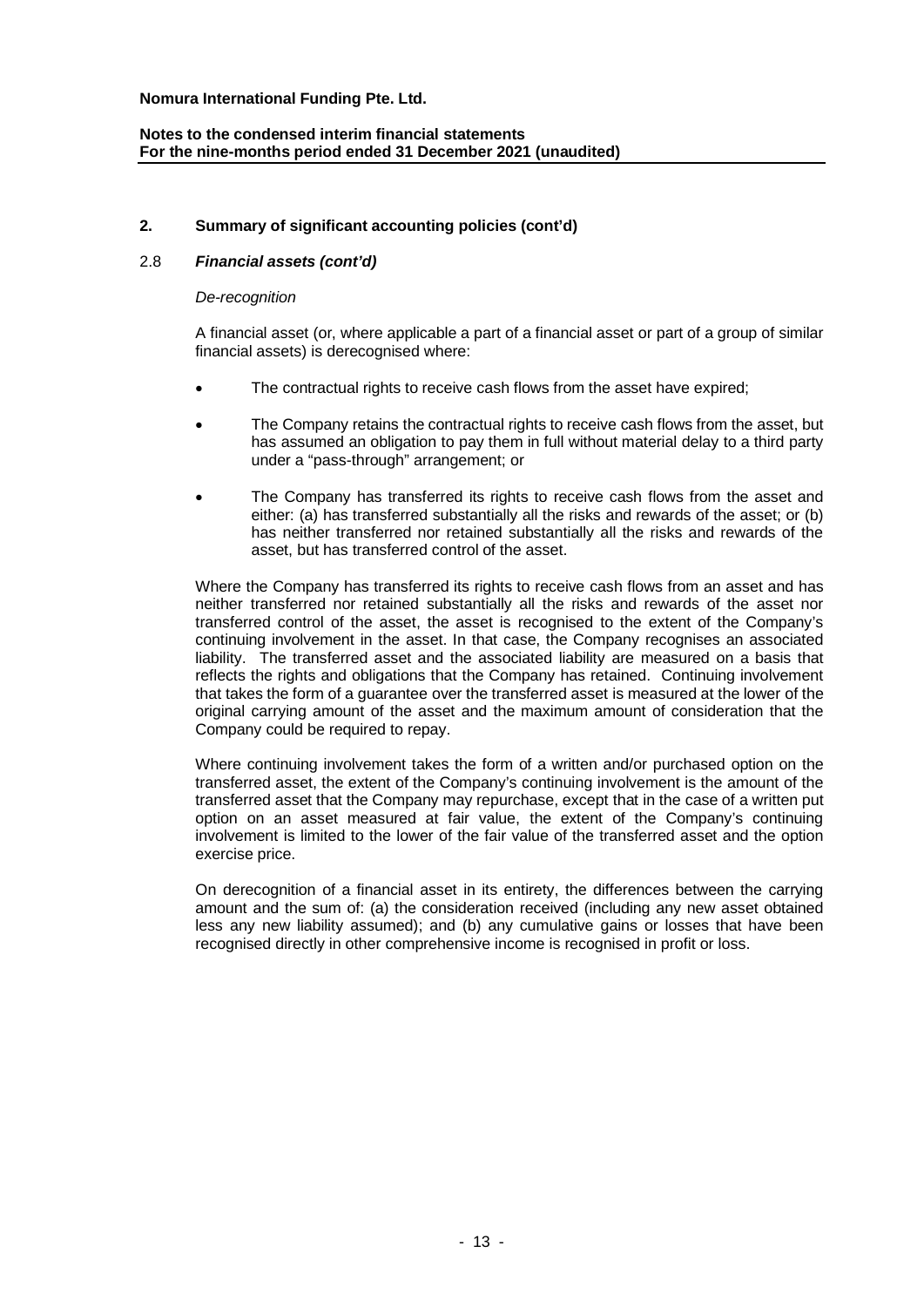# **Notes to the condensed interim financial statements For the nine-months period ended 31 December 2021 (unaudited)**

# **2. Summary of significant accounting policies (cont'd)**

## 2.9 *Impairment of financial assets*

#### *General ECL impairment model*

The Company leverages the Nomura Group's models/parameters used for Basel reporting purposes, where feasible and available, with modifications to align to IFRS 9 requirements. Under this model, the ECL associated with a financial asset is typically a product of its probability of default ("PD"), loss given default ("LGD") and exposure at default ("EAD") discounted using the original effective interest rate to the reporting date.

- PD PDs are sourced from industry data and validated based on historical experience, incorporating forward-looking scenarios.
- LGD LGDs are determined by class of financial instrument based on historical experience of loss and recovery rates for similar financial instruments and other relevant industry data. Adjustments are made to reflect impact of collateral and integral credit enhancements.
- EAD EAD is based on the current gross carrying value of the financial instruments, with adjustments made for significant scheduled or potential repayment and drawdowns.

ECL models are subject to an independent assurance process, which is managed by the Risk Model Validation Group ("RMVG"), and are also reviewed regularly for its logic and conceptual soundness, together with the integrity of model inputs and outputs.

#### *Assessment of significant increase in credit risk*

Under the General ECL impairment model, determination of whether a significant increase in credit risk has occurred at each reporting date is primarily through observed changes in internal credit ratings between initial recognition and reporting date, which is more than prespecified thresholds.

Non-credit impaired exposures more than 30 days past due are considered to have experienced a significant increase in credit risk, and are transferred to Stage 2.

Exposures are transferred back to Stage 1 when they no longer meet the criteria for a significant increase in credit risk.

The Company considers "low credit risk" to meet all of the following criteria.

- Low default risk possess an investment grade credit rating using a combination of internal and external credit rating model;
- The obligor has a strong capacity in the short term to meet its obligations;
- Expectations that adverse change in economic and business conditions will not necessary reduce the ability of the obligor to meet its obligations.

The Company applies low credit risk simplifications for cash balances with banks, reverse repurchase agreements and receivables from related companies. For the loans and advances carried at amortised cost, due to the low default history, days past due is used as backstop if there is a significant increase in credit risk.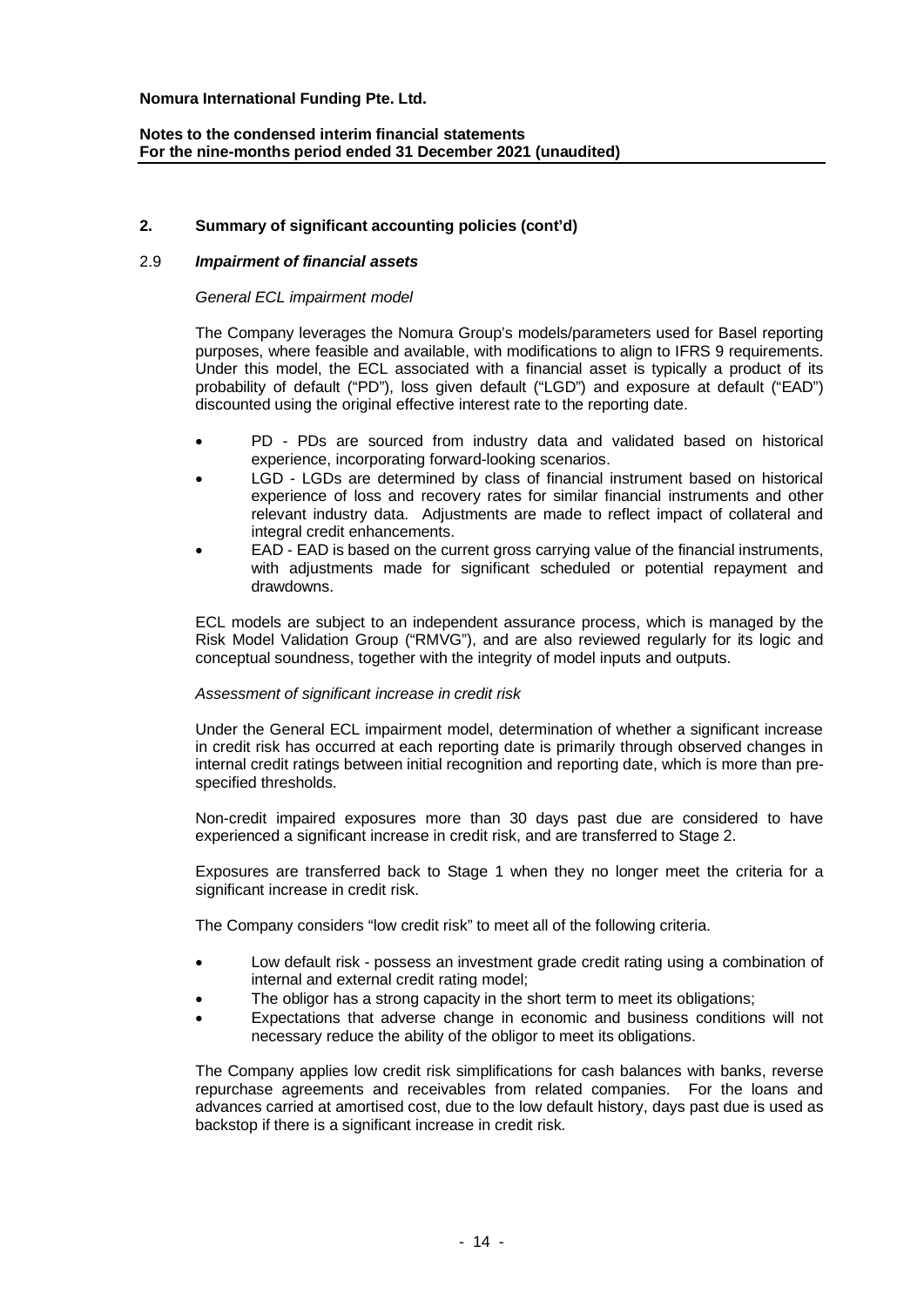# **Notes to the condensed interim financial statements For the nine-months period ended 31 December 2021 (unaudited)**

# **2. Summary of significant accounting policies (cont'd)**

# 2.9 *Impairment of financial assets (cont'd)*

## *Definition of default for credit-impaired financial assets*

Exposures are classified as Stage 3 if these are deemed to be credit-impaired or have demonstrated objective evidence of default as at the reporting date.

The Company uses the following criteria to determine whether there is evidence of default:

- Default or delinquency in interest or principal payments
- Granting of a concession to existing contractual terms for economic or legal reasons relating to the borrower's financial difficulty
- Bankruptcy filings, liquidation or other winding-up or cessation of business of an obligor or other similar situations

Exposures which are 90 days or more past due are considered to be credit impaired, and are transferred to Stage 3. Exposures that are credit-impaired are classified as Stage 3 and could be upgraded to Stage 1 or Stage 2 if supported by repayment capability, cash flows and financial position of the borrower and it is unlikely that the exposure will be classified again as credit-impaired in the future.

#### *Expected Life*

When measuring Stage 2 or 3 ECL, cash flows over the expected remaining life of the financial asset are considered. The expected life for this purpose is the maximum contractual period over which the Company is exposed to credit risk from the financial instrument.

#### *Simplified ECL impairment model*

Simplified ECL impairment model is applied to trade receivables, other receivables and other assets.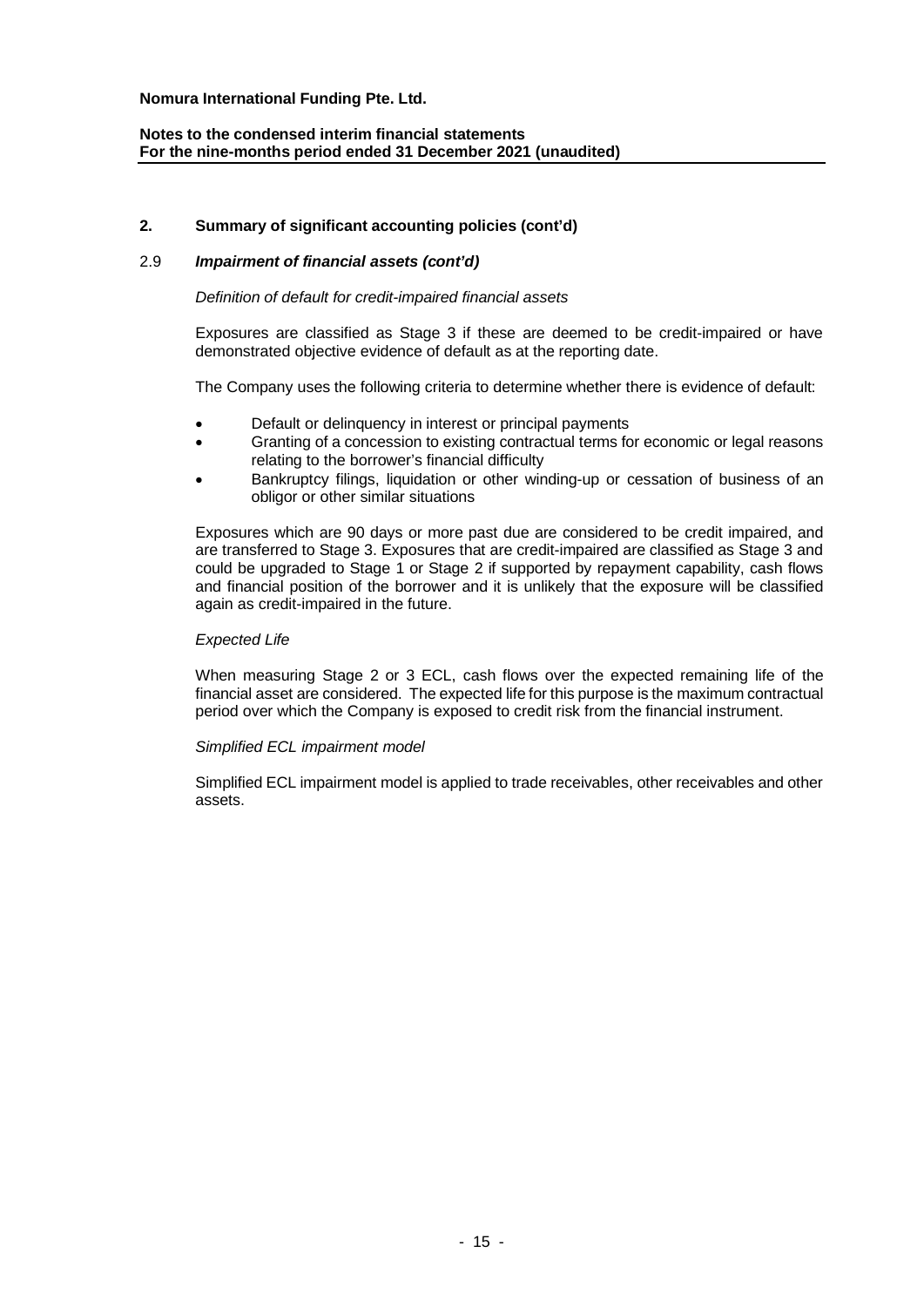# **2. Summary of significant accounting policies (cont'd)**

## 2.10 *Financial liabilities*

#### *Initial recognition and measurement*

Financial liabilities are recognised when, and only when, the Company becomes a party to the contractual provisions of the financial instrument. In addition, they are not generally recognised unless one of the parties has performed or the contract is a derivative contract not exempted from the scope of IFRS 9. The Company determines the classification of its financial liabilities at initial recognition.

All financial liabilities are recognised initially at fair value plus in the case of financial liabilities not at fair value through profit or loss, directly attributable transaction costs.

## *Subsequent measurement*

The subsequent measurement of financial liabilities depends on their classifications as follows:

## (a) Financial liabilities at fair value through profit or loss

Financial liabilities at fair value through profit or loss include financial liabilities heldfor-trading and financial liabilities designated at fair value through profit or loss. Financial liabilities are classified as held-for-trading if they are acquired for the purpose of selling in the near term. This category includes derivative financial instruments entered into by the Company that are not designated as hedging instruments in hedge relationships. Separated embedded derivatives are also classified as held-for-trading unless they are designated as effective hedging instruments. Financial liabilities designated at fair value through profit or loss includes structured notes issued by the company which are risk managed on a fair value basis and fully funded derivative contracts where initial investment of greater than 90% of the notional of the embedded derivative has been received where the Company elects the fair value option.

Subsequent to initial recognition, financial liabilities at fair value through profit or loss are measured at fair value. Any gains or losses arising from changes in fair value of the financial liabilities are recognised in profit or loss. Any gains or losses arising from changes in own credit risk of notes issued are recognised in the other comprehensive income.

#### (b) Financial liabilities at amortised cost

After initial recognition, financial liabilities that are not carried at fair value through profit or loss are subsequently measured at amortised cost using the effective interest method. Gains and losses are recognised in profit or loss when the liabilities are derecognised, and through the amortisation process.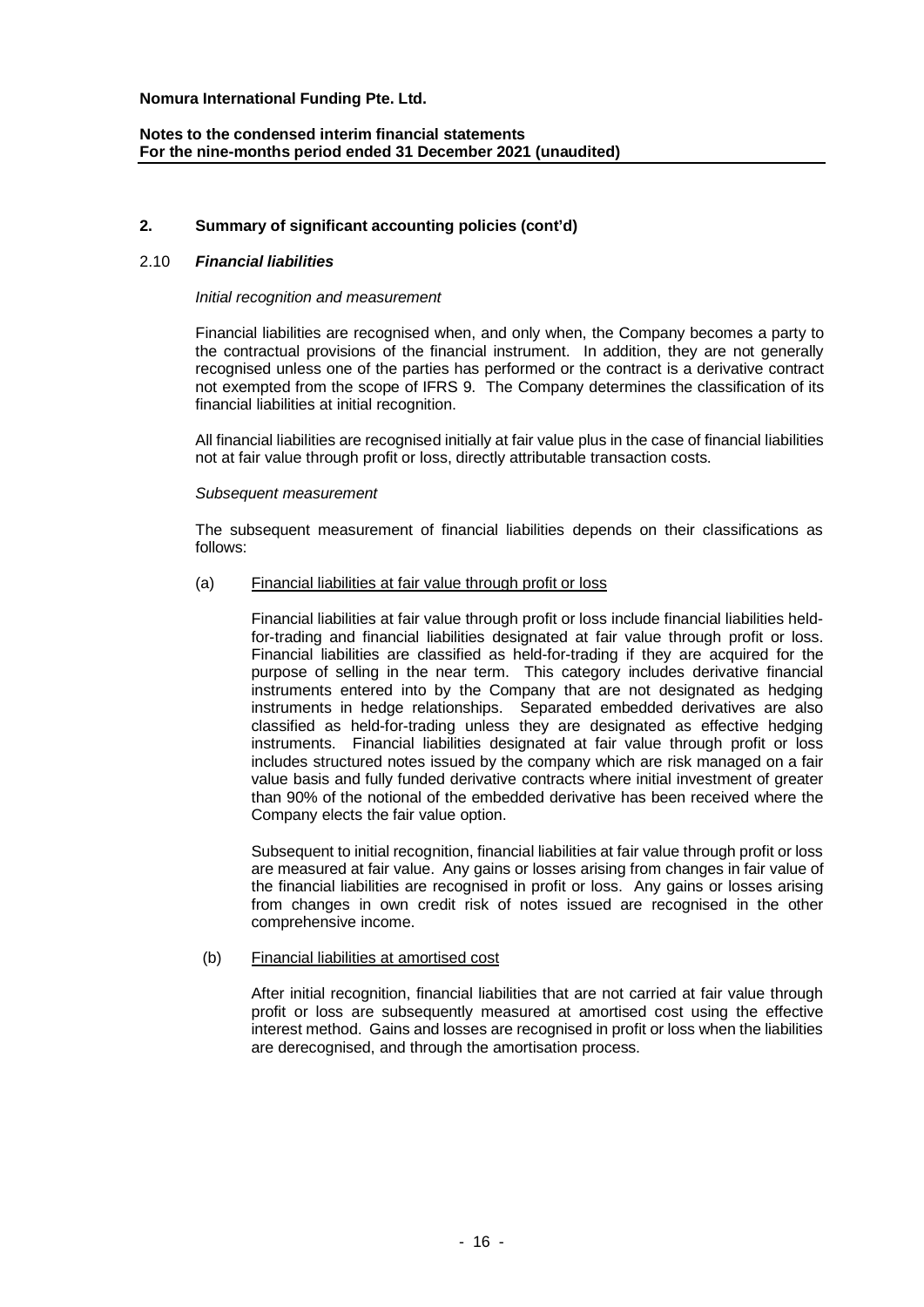# **2. Summary of significant accounting policies (cont'd)**

# 2.10 *Financial liabilities (cont'd)*

#### *De-recognition*

A financial liability is de-recognised when the obligation under the liability is discharged, cancelled or expires. When an existing financial liability is replaced by another from the same lender on substantially different terms, or the terms of an existing liability are substantially modified, such an exchange or modification is treated as a de-recognition of the original liability and the recognition of a new liability. The difference between the carrying value of the original financial liability and the consideration is recognised in profit or loss. However, the own credit risk of notes issued is not allowed to be recycled to profit or loss upon derecognition.

#### 2.11 *Offsetting of financial instruments*

Financial assets and financial liabilities are offset and the net amount is presented in the balance sheet, when and only when, there is a currently enforceable legal right to set-off the recognised amounts and there is an intention to settle on a net basis, or to realise the assets and settle the liabilities simultaneously.

Amounts due to/due from counterparties are only netted if there is a legal right to offset and management intends to settle on a net basis, or to realise an asset and settle the liability simultaneously. At present, no transactions meet these criteria and no amounts due to/due from by counterparties have been netted.

#### 2.12 *Provisions*

Provisions are recognised when the Company has a present obligation (legal or constructive) as a result of a past event, it is probable that an outflow of resources embodying economic benefits will be required to settle the obligation and the amount of the obligation can be estimated reliably.

Provisions are reviewed at the end of each reporting period and adjusted to reflect the current best estimate. If it is no longer probable that an outflow of economic resources will be required to settle the obligation, the provisions are reversed. If the effect of the time value of money is material, provisions are discounted using a current pre-tax rate that reflects, where appropriate, the risks specific to the liability. When discounting is used, the increase in the provisions due to the passage of time is recognised as a finance cost.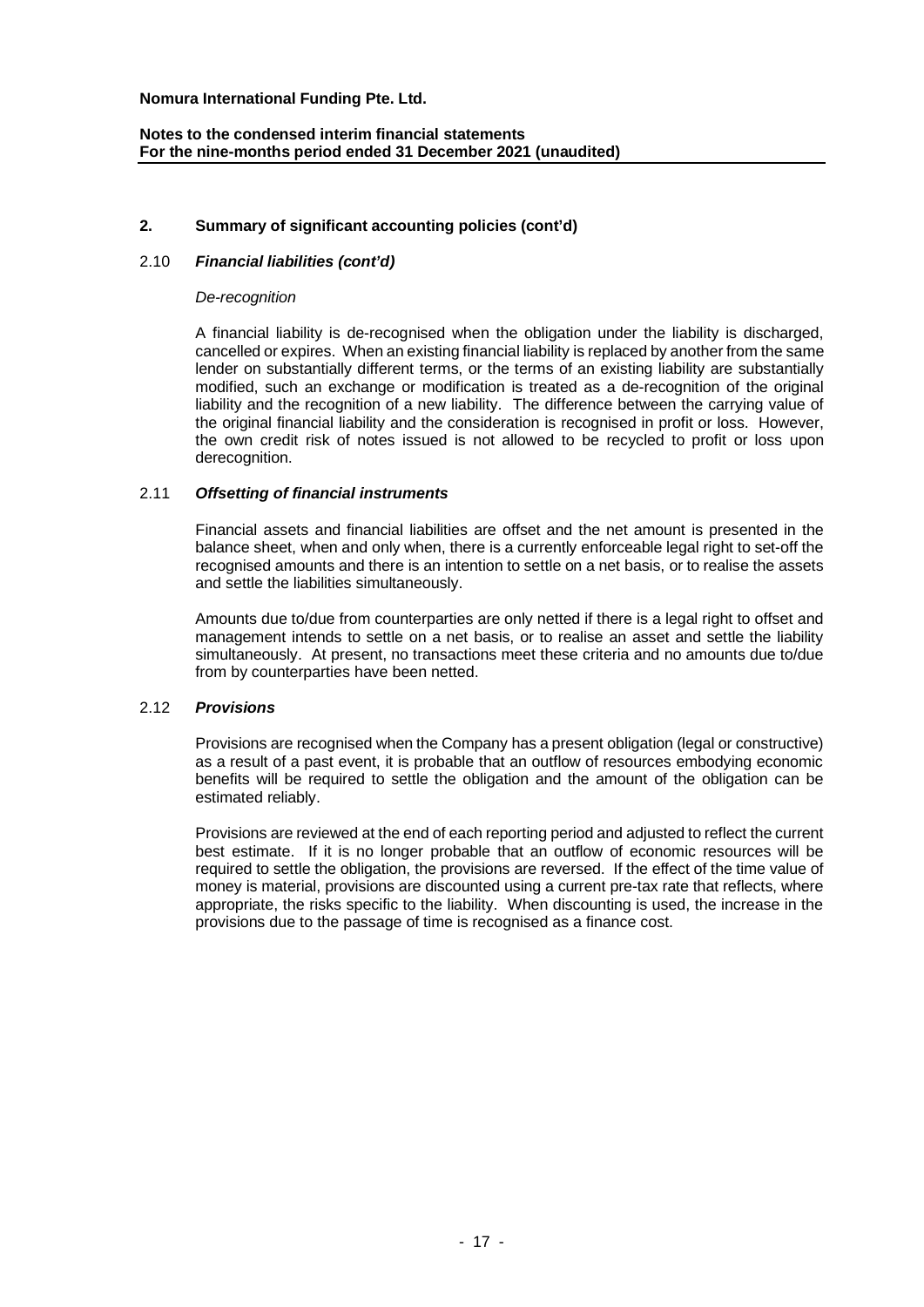# **Notes to the condensed interim financial statements For the nine-months period ended 31 December 2021 (unaudited)**

## **2. Summary of significant accounting policies (cont'd)**

#### 2.13 *Revenue*

Revenue is recognised to the extent that it is probable that the economic benefits will flow to the Company and the revenue can be reliably measured, regardless of when the payment is made. Revenue is measured at the fair value of consideration received or receivable, taking into account contractually defined terms of payment and excluding taxes or duty. The following recognition criteria must also be met before revenue is recognised:

(a) *Interest income*

Interest income is recognised on a time proportion basis using the effective interest rate which is the rate that exactly discounts the estimated future cash receipts through the expected life of the financial instruments or a shorter period, where appropriate, to the net carrying amount of the financial assets or liabilities.

(b) *Other income*

Other income includes service fee income performed on behalf of related companies over time and the transfer pricing income accrued based on the globally agreed methodology applicable for trading activities.

(c) *Net losses from trading activities*

Net losses from trading activities include gains and losses from changes in fair value of financial assets and liabilities designated at fair value through profit or loss and derivative financial assets and liabilities.

# 2.14 *Taxes*

(a) *Current income tax*

Current income tax assets and liabilities for the current and prior periods are measured at the amount expected to be recovered from or paid to the taxation authorities. The tax rates and tax laws used to compute the amount are those that are enacted or substantively enacted at the end of the reporting period.

Current income taxes are recognised in profit or loss except to the extent that the tax relates to items recognised outside profit or loss, either in other comprehensive income or directly in equity.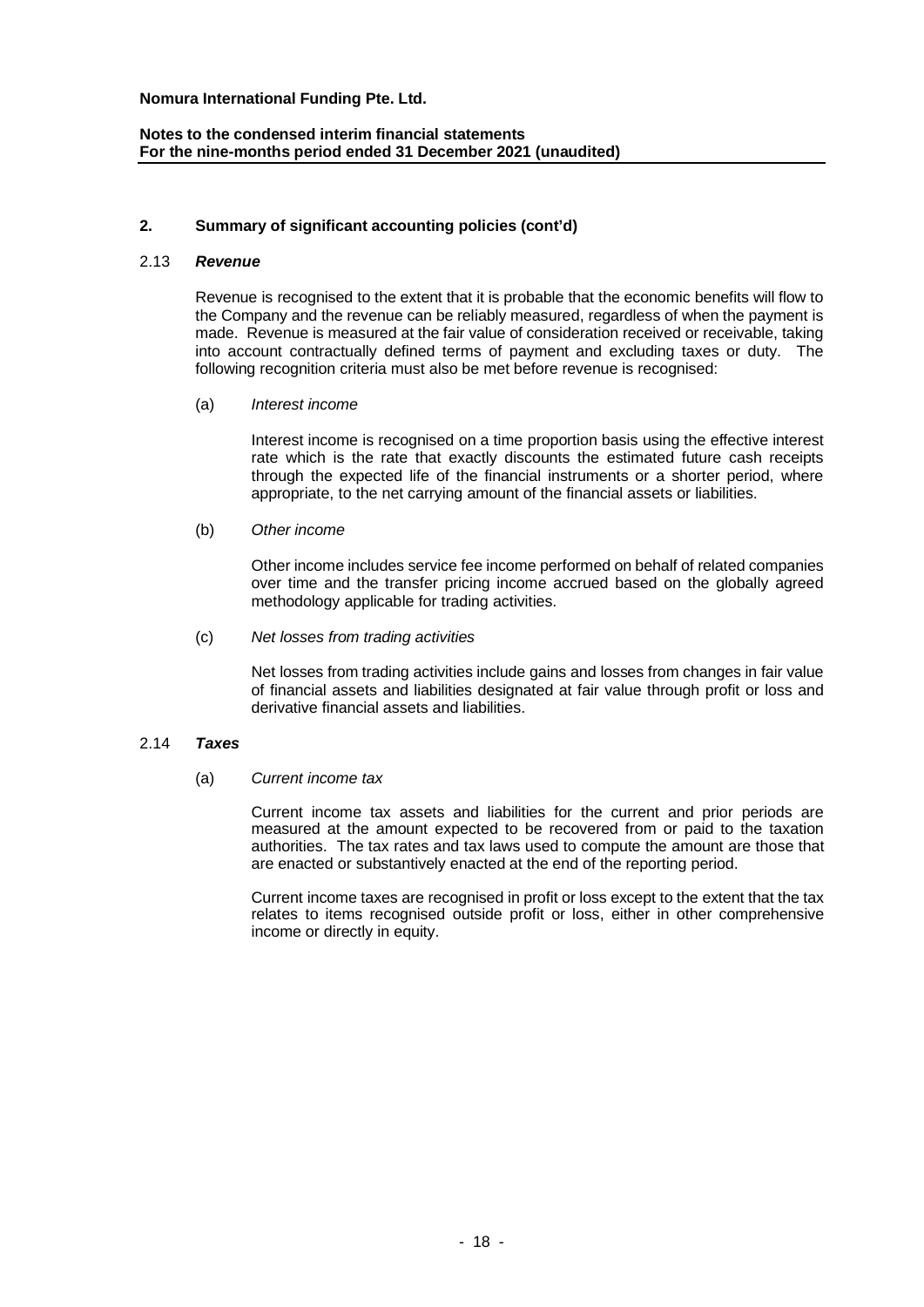# **2. Summary of significant accounting policies (cont'd)**

## 2.14 *Taxes (cont'd)*

(b) *Deferred tax*

Deferred tax is provided using the liability method on temporary differences at the end of the reporting period between the tax bases of assets and liabilities and their carrying amount for financial reporting purposes.

Deferred tax liabilities are recognised for all temporary differences, except:

- where the deferred tax liability arises from the initial recognition of goodwill or of an asset or liability in a transaction that is not a business combination and, at the time of the transaction, affects neither the accounting profit nor taxable profit or loss; and
- in respect of taxable temporary differences associated with investments in subsidiaries, associates and interests in joint ventures, where the timing of the reversal of the temporary differences can be controlled and it is probable that the temporary differences will not reverse in the foreseeable future.

Deferred tax assets are recognised for all deductible temporary differences, carry forward of unused tax credits and unused tax losses, to the extent that it is probable that taxable profit will be available against which the deductible temporary differences and the carry forward of unused tax credits and unused tax losses can be utilised except:

where the deferred tax asset relating to the deductible temporary differences arises from the initial recognition of an asset or liability in a transaction that is not a business combination and, at the time of the transaction, affects neither the accounting profit nor taxable profit or loss.

The carrying amount of deferred tax asset is reviewed at the end of each reporting period and reduced to the extent that it is no longer probable that sufficient taxable profit will be available to allow all or part of the deferred tax asset to be utilised. Unrecognised deferred tax assets are reassessed at the end of each reporting period and are recognised to the extent that it has become probable that future taxable profit will allow the deferred tax asset to be recovered.

Deferred tax assets and liabilities are measured at the tax rates that are expected to apply to the financial period when the asset is realised or the liability is settled, based on tax rates and tax laws that have been enacted or substantively enacted at the end of the reporting period.

Deferred tax relating to items recognised outside profit or loss is recognised outside profit or loss. Deferred tax items are recognised in correlation to the underlying transaction either in other comprehensive income or directly in equity.

Deferred tax assets and deferred tax liabilities are offset, if a legally enforceable right exists to set-off current income tax assets against current income tax liabilities and the deferred taxes relate to the same taxable entity and the same taxation authority.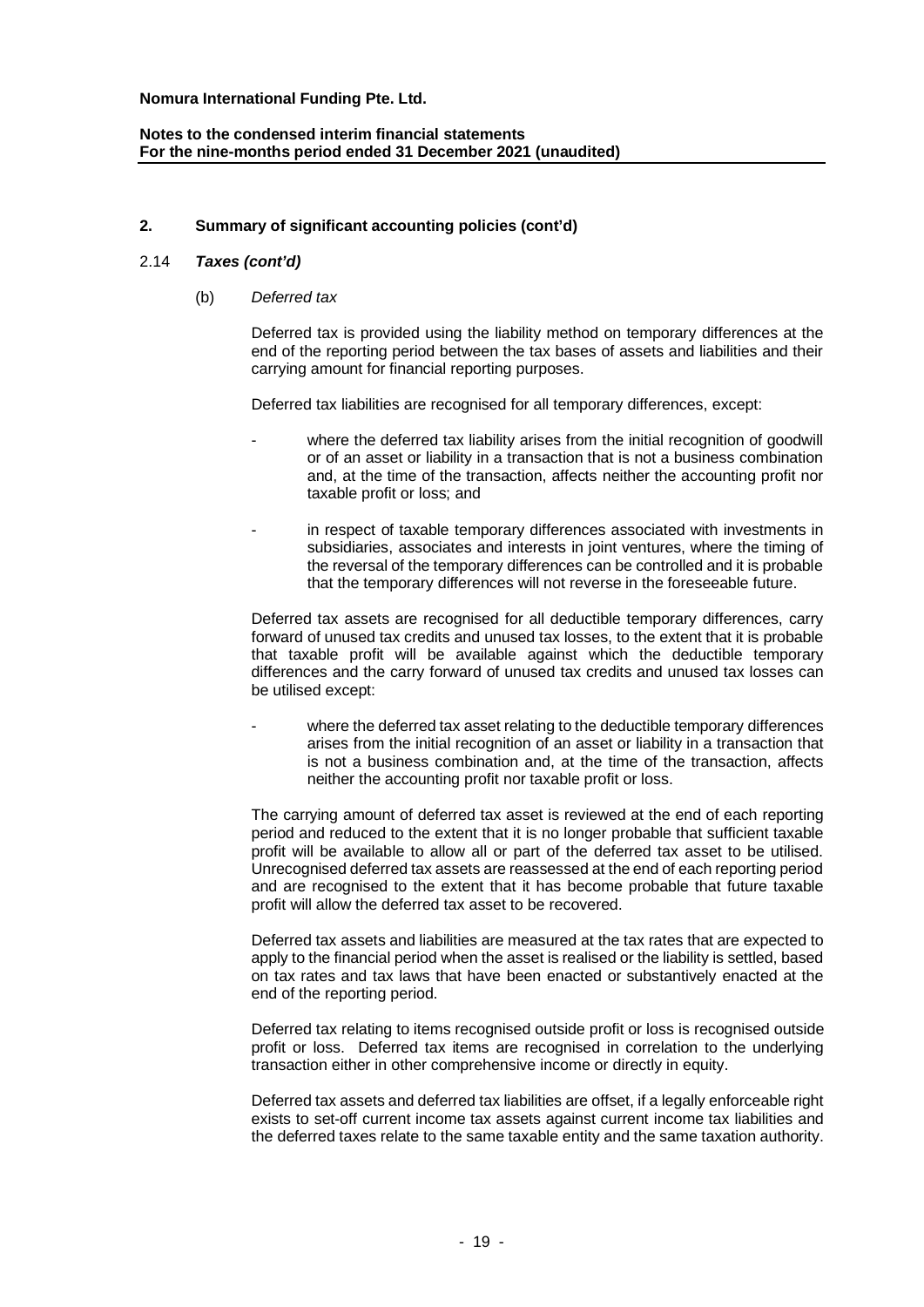# **Notes to the condensed interim financial statements For the nine-months period ended 31 December 2021 (unaudited)**

# **2. Summary of significant accounting policies (cont'd)**

# 2.14 *Taxes (cont'd)*

(c) *Sales tax*

Revenues, expenses and assets are recognised net of the amount of sales tax except:

- Where the sales tax incurred in a purchase of assets or services is not recoverable from the taxation authority, in which case the sales tax is recognised as part of the cost of acquisition of the asset or as part of the expense item as applicable; and
- Receivables and payables that are stated with the amount of sales tax included.

The net amount of sales tax recoverable from, or payable to, the taxation authority is included as part of receivables or payables in the balance sheet.

## 2.15 *Employee benefits*

(a) *Defined contribution plan*

As required by law in Singapore, the Company makes contribution to the state retirement scheme, the Central Provident Fund ("CPF"), a defined contribution pension scheme. These contributions are recognised as an expense in the period in which the related service is performed.

(b) *Employee leave entitlement*

Employee entitlements to annual leave are recognised when they are accrued to employees. A provision is made for the estimated liability for leave as a result of services rendered by employees up to the end of the reporting period.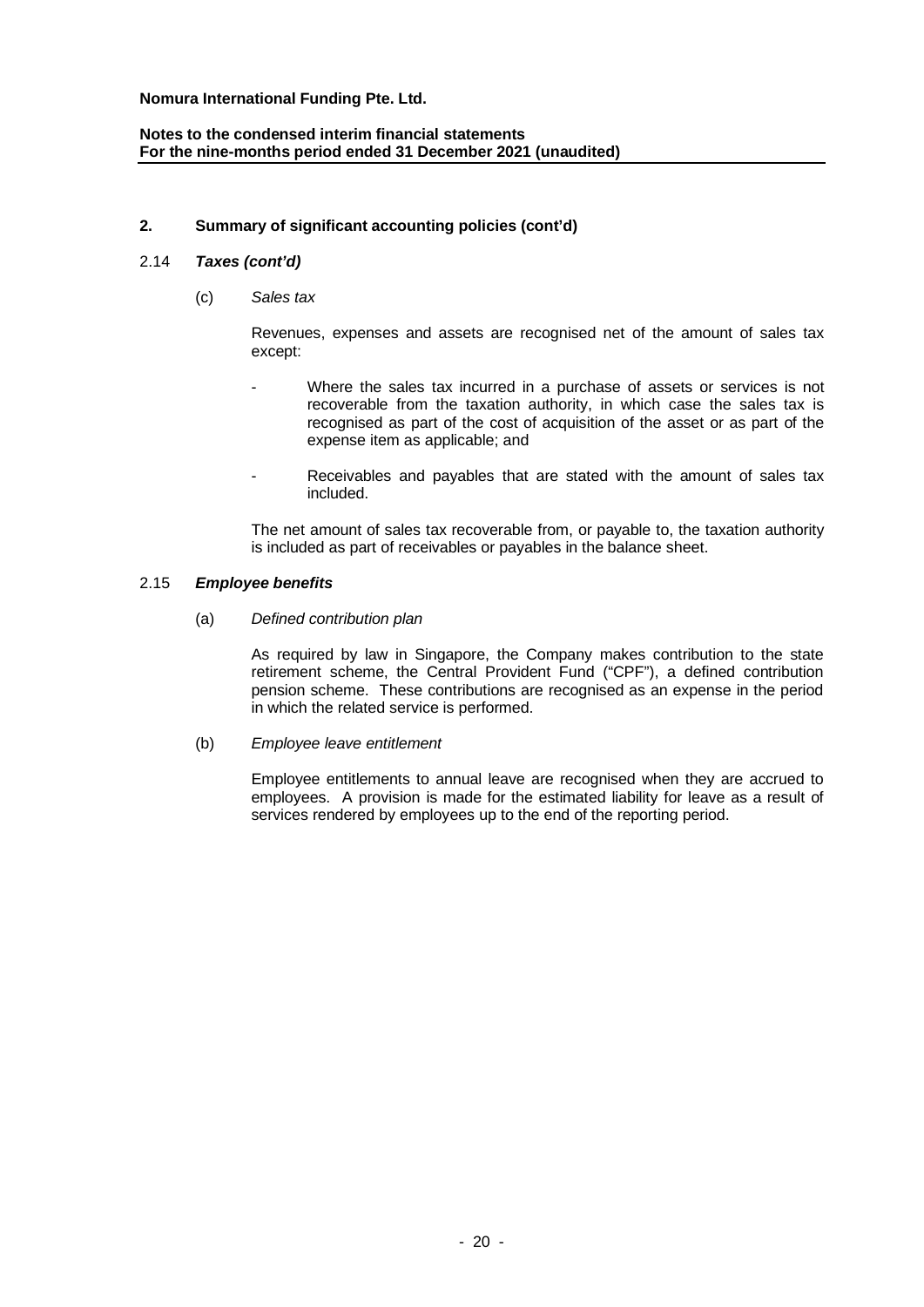# **Notes to the condensed interim financial statements For the nine-months period ended 31 December 2021 (unaudited)**

# **2. Summary of significant accounting policies (cont'd)**

# 2.16 *Related parties*

A related party is defined as follows:

- (a) A person or a close member of that person's family is related to the Company if that person:
	- (i) Has control or joint control over the Company;
	- (ii) Has significant influence over the Company; or
	- (iii) Is a member of the key management personnel of the Company or of a parent of the Company.
- (b) An entity is related to the Company if any of the following conditions applies:
	- (i) The entity and the Company are members of the same group (which means that each parent, subsidiary and fellow subsidiary is related to the others);
	- (ii) One entity is an associate or joint venture of the other entity (or an associate or joint venture of a member of a group of which the other entity is a member);
	- (iii) Both entities are joint ventures of the same third party;
	- (iv) One entity is a joint venture of a third entity and the other entity is an associate of the third entity;
	- (v) The entity is a post-employment benefit plan for the benefit of employees of either the Company or an entity related to the Company. If the Company is itself such a plan, the sponsoring employers are also related to the Company;
	- (vi) The entity is controlled or jointly controlled by a person identified in (a);
	- (vii) A person identified in (a) (i) has significant influence over the entity or is a member of the key management personnel of the entity (or of a parent of the entity); or
	- (viii) The entity, or any member of a group of which it is a part, provides key management personnel services to the reporting entity or to the parent of the reporting entity.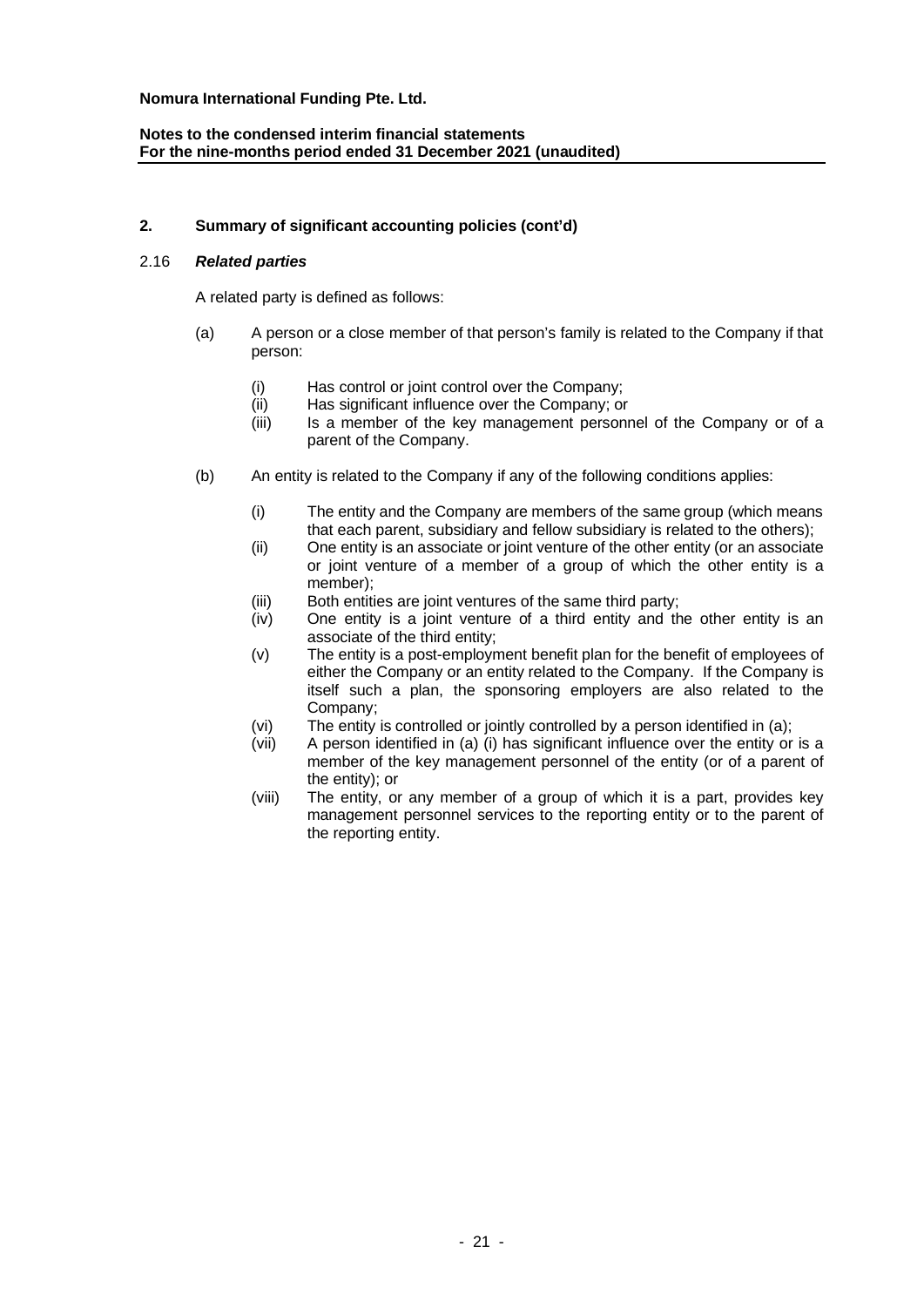# **Notes to the condensed interim financial statements For the nine-months period ended 31 December 2021 (unaudited)**

# **2. Summary of significant accounting policies (cont'd)**

#### 2.17 *Interest rate benchmark reform*

Nomura Group (comprising the ultimate holding company and related companies, including the Company), is actively working on a transition away from IBOR to risk free rates ("RFR") and migration to one or more alternative rates has already begun as of 30 September 2021. Nomura Group is assessing impacts, managing IBOR transition and seeking to mitigate risks. An analysis has been conducted to identify the processes and systems required to be changed. Migrations for existing IBOR positions are being performed with the involvement of multiple departments across the Nomura Group.

As part of the transition process, the Nomura Group is currently focused on active transitioning from legacy IBOR referenced contracts by discussing with counterparties on the remediation required. The progress is dependent on counterparties' readiness to transit.

During the reporting period, the Company has started the transition for the derivative contracts where the publication of such IBOR ends by December 2021. Completion of the transition of such contracts is expected by the end of December 2021. For the notes issued by the Company referencing IBOR, the Company is actively performing the transition process, such as getting consent from the noteholders for the note contract changes. The Company has stopped entering into new contracts referencing IBOR, except for EURIBOR, where its publication continues and for risk management purposes. All loans are referencing to risk-free rates as at 31 December 2021, except for one loan amounting to USD30,000,000 that references to USD LIBOR. During the quarter, the Company has migrated the notes and derivatives referencing to alternate benchmark (JPY, CNY, CHE and EUR Libor) to its respective risk-free rates.

The amounts in the below table provides an indication of the extent of the Company's exposure to the IBOR benchmarks that are due to be replaced. Amounts are in respect of financial instruments that:

- (a) contractually reference an interest rate benchmark that is planned to transition to an alternative benchmark;
- (b) have a contractual maturity beyond the date by which the reference interest rate benchmark is expected to cease; and
- (c) are recognised on the Company's balance sheet.

|                                                                       | USD<br><b>LIBOR</b><br>USD'000 |
|-----------------------------------------------------------------------|--------------------------------|
| Financial assets designated at fair value through profit or loss      | 33.204                         |
| Financial liabilities designated at fair value through profit or loss | (1,671,670)                    |
| Derivative notional contract amount                                   | 148.410.371                    |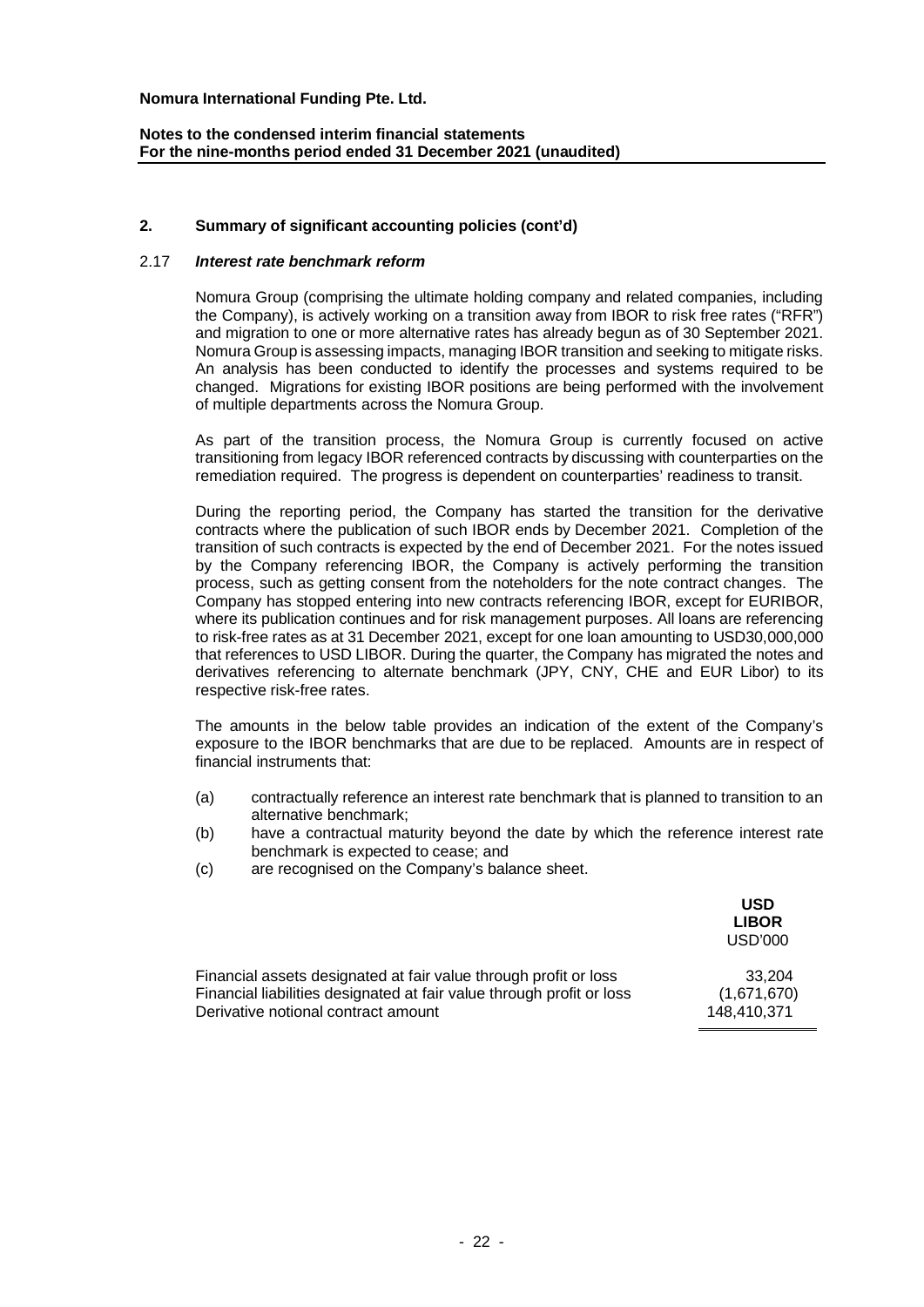## **Notes to the condensed interim financial statements For the nine-months period ended 31 December 2021 (unaudited)**

### **3. Interest income**

|                                                                                        | For the nine<br>31 December<br>2021<br><b>USD'000</b> | For the nine<br>months ended months ended<br>31 December<br>2020<br>USD'000 |
|----------------------------------------------------------------------------------------|-------------------------------------------------------|-----------------------------------------------------------------------------|
| Loans due from related companies<br>Placements with related companies<br><b>Others</b> | 123,762<br>492<br>242                                 | 155,474<br>284<br>282                                                       |
|                                                                                        | 124.496                                               | 156.040                                                                     |

Total interest income (calculated using effective interest rate) for financial assets that are measured at amortised cost is USD124,496,000 (2020: USD156,040,000).

# **4. Losses from trading activities**

|                                                                                                                    |                                       | For the nine For the nine<br>months ended months ended |
|--------------------------------------------------------------------------------------------------------------------|---------------------------------------|--------------------------------------------------------|
|                                                                                                                    | 31 December<br>2021<br><b>USD'000</b> | 31 December<br>2020<br><b>USD'000</b>                  |
| Financial instruments held for trading<br>Financial liabilities designated at fair value through<br>profit or loss | (644, 515)                            | 131,657                                                |
|                                                                                                                    | 532,855                               | (380, 056)                                             |
|                                                                                                                    | (111,660)                             | (248, 399)                                             |

Interest expense on financial liabilities designated at fair value through profit or loss is USD174,435,000 (2020: USD133,522,000).

## **5. Other income**

|                                         | For the nine<br>months ended<br>31 December<br>2021<br><b>USD'000</b> | For the nine<br>months ended<br>31 December<br>2020<br><b>USD'000</b> |
|-----------------------------------------|-----------------------------------------------------------------------|-----------------------------------------------------------------------|
| Service fees<br>Transfer pricing income | 2,693<br>305                                                          | 2,614<br>66,624                                                       |
|                                         | 2,998                                                                 | 69,238                                                                |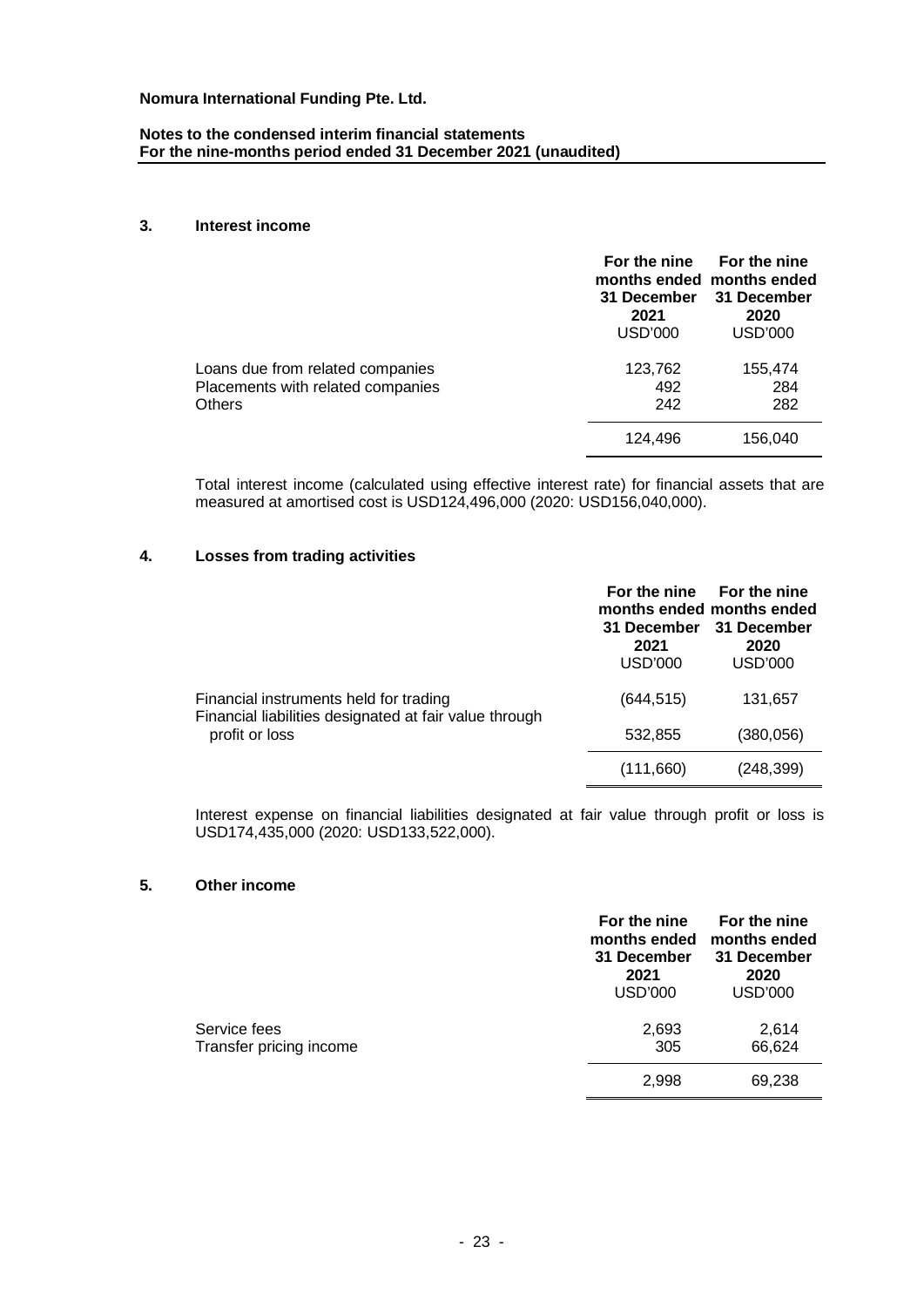## **Notes to the condensed interim financial statements For the nine-months period ended 31 December 2021 (unaudited)**

# **6. Staff costs**

|                                                  | For the nine<br>months ended<br>31 December<br>2021<br>USD'000 | For the nine<br>months ended<br>31 December<br>2020<br><b>USD'000</b> |
|--------------------------------------------------|----------------------------------------------------------------|-----------------------------------------------------------------------|
| Salaries, wages, bonuses and other staff related | 102                                                            | 84                                                                    |
| expenses<br>Defined contribution plan            | 9                                                              | 9                                                                     |
|                                                  | 111                                                            | 93                                                                    |

# **7. Other operating expenses**

|                             | For the nine<br>months ended<br>31 December<br>2021<br>USD'000 | For the nine<br>months ended<br>31 December<br>2020<br><b>USD'000</b> |
|-----------------------------|----------------------------------------------------------------|-----------------------------------------------------------------------|
| Guarantee fees payable      | 4,187                                                          | 3,955                                                                 |
| Legal and professional fees | 295                                                            | 546                                                                   |
| Service fees paid           | 1,771                                                          | 1,560                                                                 |
| Sales and withholding tax   | 141                                                            | 107                                                                   |
| Other expenses              | 538                                                            | 407                                                                   |
|                             | 6,932                                                          | 6,575                                                                 |

## **8. Allowance for impairment**

|                              | For the nine<br>31 December<br>2021<br><b>USD'000</b> | For the nine<br>months ended months ended<br>31 December<br>2020<br><b>USD'000</b> |
|------------------------------|-------------------------------------------------------|------------------------------------------------------------------------------------|
| <b>Stage 1 ECL allowance</b> |                                                       |                                                                                    |
| Loan (Note 11)               | 1,965                                                 | 1,315                                                                              |
|                              | 1,965                                                 | 1,315                                                                              |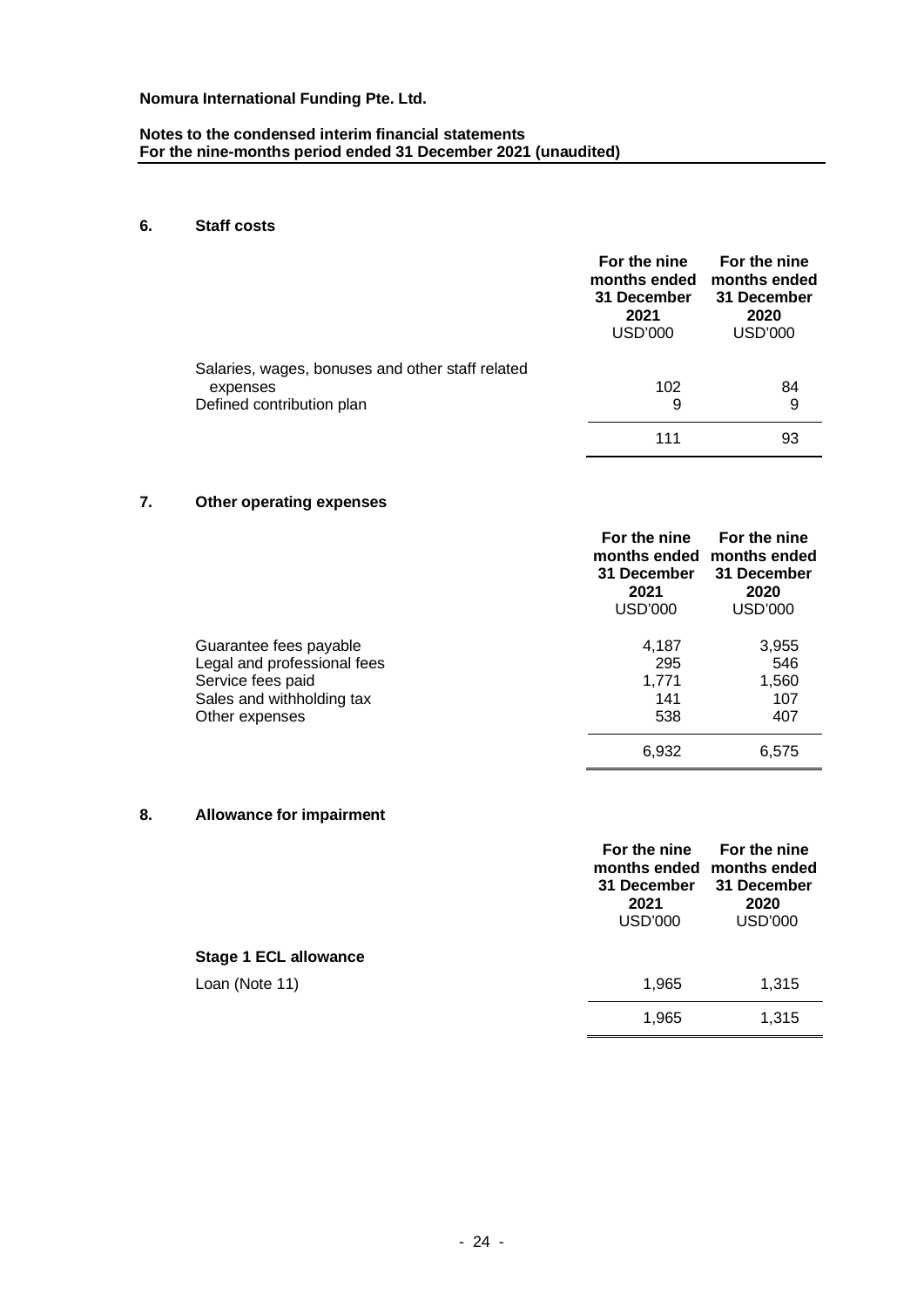# **Notes to the condensed interim financial statements For the nine-months period ended 31 December 2021 (unaudited)**

### **8. Allowance for impairment (cont'd)**

The table below shows the movement in allowance for ECL during the period/year:

|       | <b>Balance at</b><br>1 April 2021<br><b>USD'000</b> | Charge to<br>income<br>statement<br><b>USD'000</b> | <b>Balance at</b><br>31 December<br>2021<br>USD'000 |
|-------|-----------------------------------------------------|----------------------------------------------------|-----------------------------------------------------|
| Loans | 1.598                                               | 367                                                | 1,965                                               |
|       | 1,598                                               | 367                                                | 1,965                                               |

The ECL balance above wholly relates to loans which are classified as Stage 1 ECL under IFRS 9. These receivables are not past due and are collectively assessed for impairment. There was no movement between ECL stages during the year. The increase in ECL was solely driven by the increase in carrying value of financial assets as at period end. As these are loans due from related companies which are relatively short term in nature, the ECL is not expected to be significant.

## **9. Cash and cash equivalents**

|                          | 31 December<br>2021<br>USD'000 | 31 March<br>2021<br>USD'000 |
|--------------------------|--------------------------------|-----------------------------|
| Cash balances with banks | 214.332                        | 376.724                     |

Cash balances with banks earn interest at prevailing deposit rates.

#### **10. Financial assets designated at fair value through profit or loss**

The financial assets are fully funded over-the-counter ("OTC") equity options that are held for trading entered into with a related company, Nomura Securities Bermuda and they mature on June 2026. The notional value at the period ended was USD53,700,000 (31 March 2021: USD53,700,000). Fair value changes arising from changes in credit risk at the period ended was not significant.

### **11. Loans**

|                                                  | 31 December<br>2021<br>USD'000 | 31 March<br>2021<br>USD'000 |
|--------------------------------------------------|--------------------------------|-----------------------------|
| Loans<br>Less: Allowance for impairment (Note 8) | 10,458,368<br>(1,965)          | 10,715,874<br>(1,598)       |
|                                                  | 10,456,403                     | 10,714,276                  |

Loans are unsecured, bear interest at various market rates with related spread. Loans have maturities ranging from October 2021 to April 2022.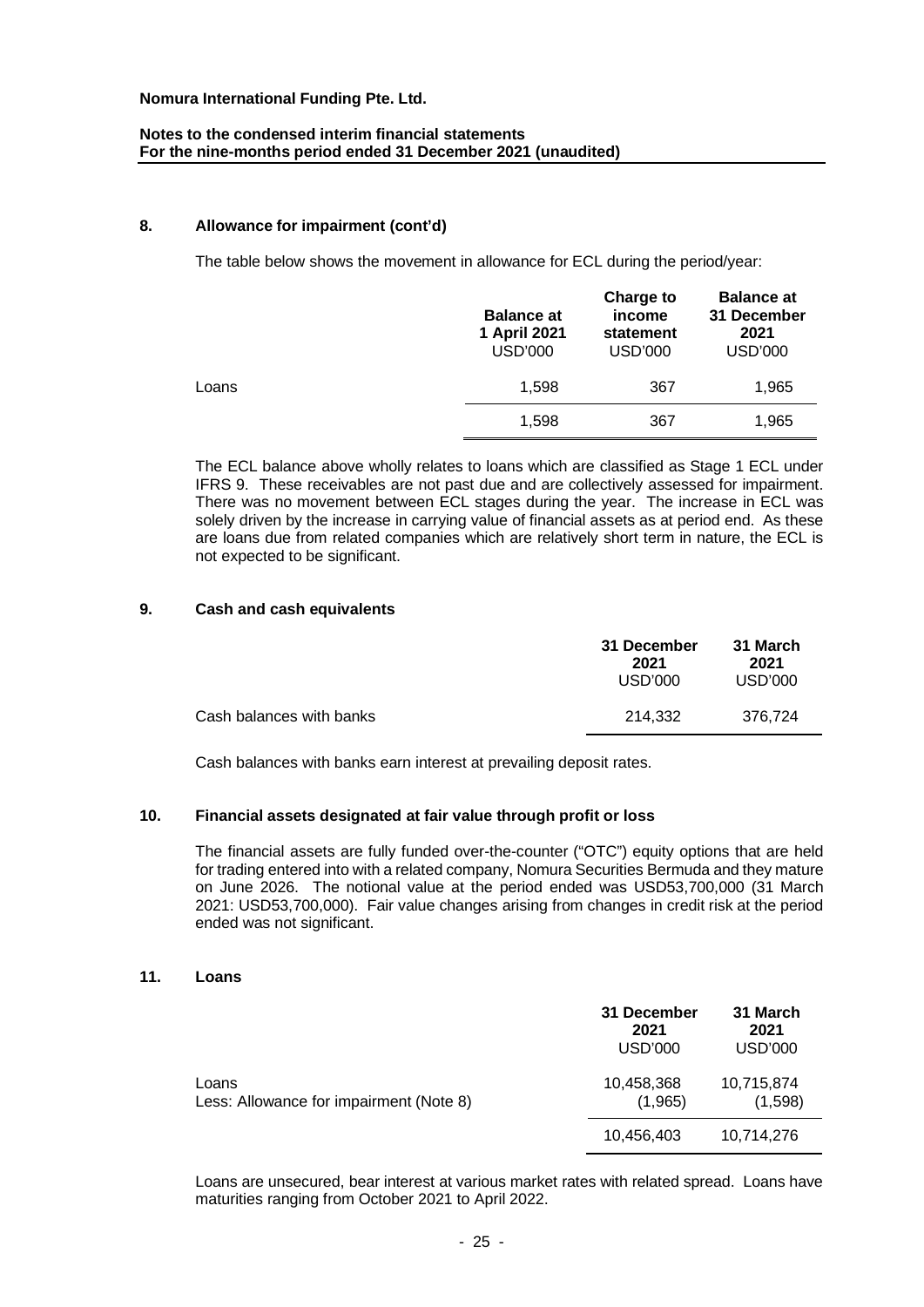## **Notes to the condensed interim financial statements For the nine-months period ended 31 December 2021 (unaudited)**

# **12. Other assets**

|                                                                                                      | 31 December<br>2021<br>USD'000        | 31 March<br>2021<br><b>USD'000</b>           |
|------------------------------------------------------------------------------------------------------|---------------------------------------|----------------------------------------------|
| Collateral placed<br>Trade receivables<br>Interest receivable<br>Other receivables<br>Tax receivable | 703,908<br>113,249<br>21,800<br>1,196 | 399,896<br>151,081<br>23,071<br>19,383<br>38 |
|                                                                                                      | 840,153                               | 593,469                                      |

Trade and other receivables are unsecured, non-interest bearing and are due to settle within the next 12 months.

Collateral received or placed are unsecured, bear interest at US Federal Funds Rate and repayable within 30 days.

# **13. Other liabilities**

|                                                                                                                                          | 31 December<br>2021<br>USD'000                | 31 March<br>2021<br><b>USD'000</b>        |
|------------------------------------------------------------------------------------------------------------------------------------------|-----------------------------------------------|-------------------------------------------|
| Trade payables<br>Guarantee fee payables<br>Service fee payables<br>Other payables<br>Provision for staff related costs<br>Lease payable | 18,923<br>4,053<br>1,626<br>2,055<br>22<br>11 | 43,584<br>5,508<br>825<br>267<br>19<br>14 |
|                                                                                                                                          | 26,690                                        | 50,217                                    |

Guarantee fee payables are payable to Nomura Holdings Inc. and Nomura Securities Co. for the guarantee provided on the notes issued by the Company.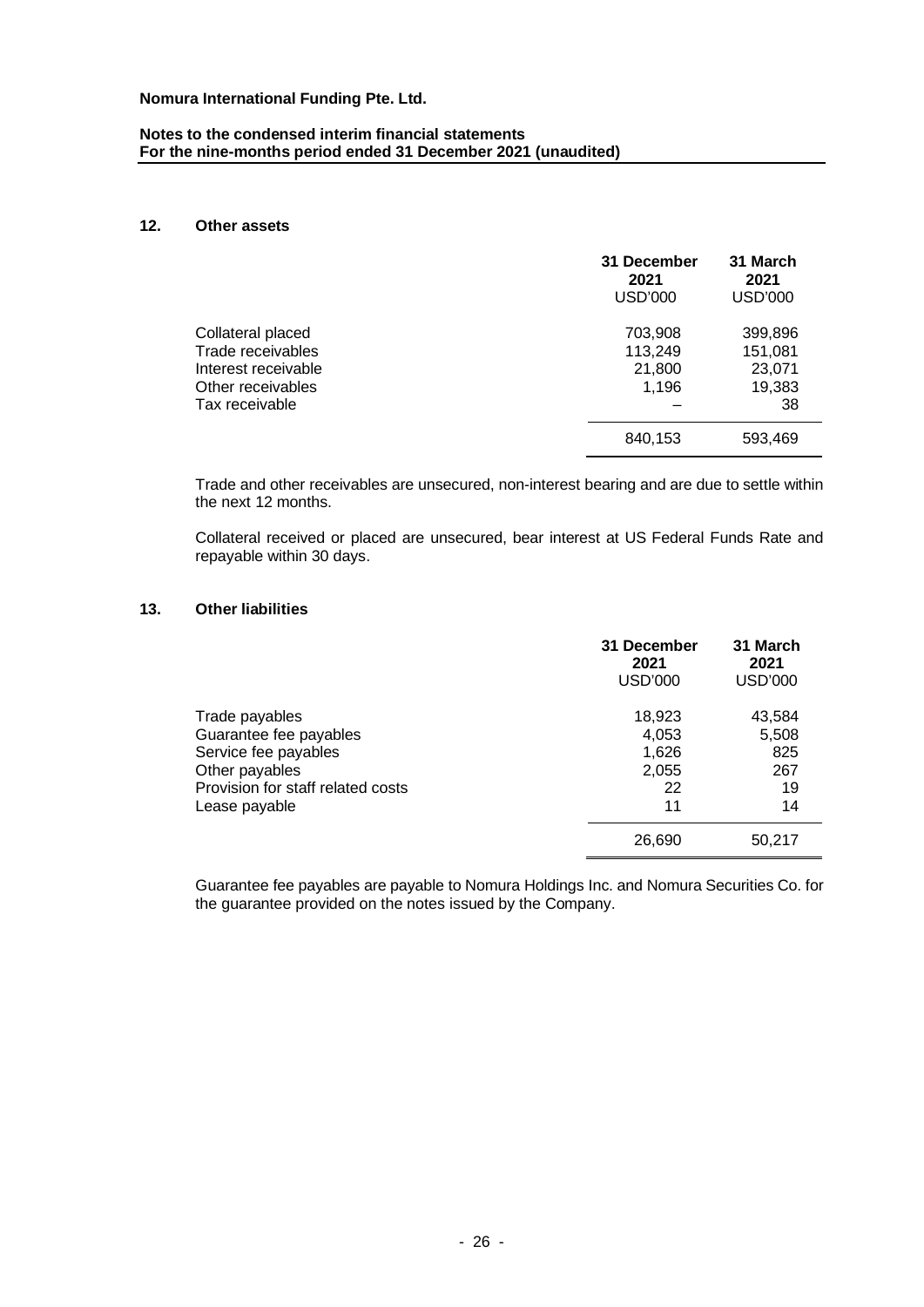# **Notes to the condensed interim financial statements For the nine-months period ended 31 December 2021 (unaudited)**

# **14. Financial liabilities designated at fair value through profit or loss**

|                                               | 31 December<br>2021<br><b>USD'000</b> | 31 March<br>2021<br><b>USD'000</b> |
|-----------------------------------------------|---------------------------------------|------------------------------------|
| Notes in issue, by remaining maturity:        |                                       |                                    |
| - Less than 5 years<br>- Greater than 5 years | 4,691,545<br>5,925,890                | 4,464,873<br>6,571,988             |
|                                               | 10,617,435                            | 11,036,861                         |

The notes in issue above are designated at fair value through profit or loss comprised structured notes with maturity dates ranging from April 2021 to December 2067. The structured notes issued by the Company form part of a group of financial instruments (including the derivative financial instruments) that together are managed on a fair value basis. The impact of fair value changes in own credit risk recorded on the balance sheet as at 31 December 2021 was a loss of USD239,235,000 (31 March 2021: loss of USD244,110,000). The notes are guaranteed by either a related company, Nomura Securities Co Ltd (incorporated in Japan) or the holding company, Nomura Holdings Inc..

### **15. Related party transactions**

Other than those disclosed elsewhere in the financial statements, the Company had the following significant transactions with related companies which were made in the ordinary course of their business at terms agreed between the parties:

| 31 December 2021<br>Net income/(expense)                                                                                                                                                                          | <b>Ultimate</b><br>holding<br>company<br>USD'000 | <b>Related</b><br>companies<br><b>USD'000</b>                            |
|-------------------------------------------------------------------------------------------------------------------------------------------------------------------------------------------------------------------|--------------------------------------------------|--------------------------------------------------------------------------|
| Interest income<br>Losses from trading activities<br>Transfer pricing income (Note 5)<br>Service fee income (Note 5)<br>Guarantee fee expense<br>Service fee expense<br>Other expense<br>Allowance for impairment | (3,652)                                          | 124,263<br>(632, 337)<br>304<br>2,693<br>(535)<br>(1,771)<br>(4)<br>(367 |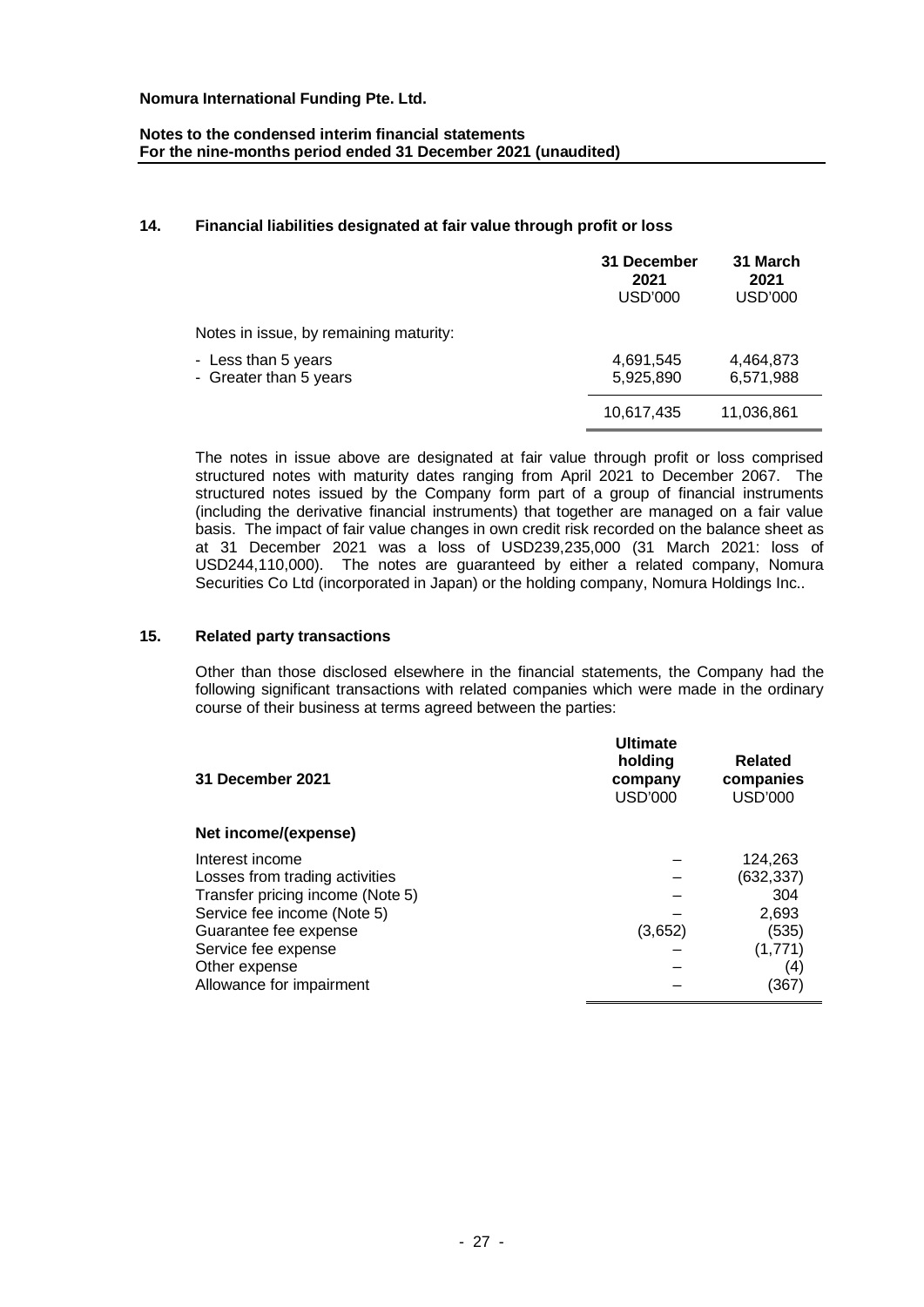# **Notes to the condensed interim financial statements For the nine-months period ended 31 December 2021 (unaudited)**

# **15. Related party transactions (cont'd)**

| 31 December 2021                                     | <b>Ultimate</b><br>holding<br>company<br>USD'000 | <b>Related</b><br>companies<br>USD'000 |
|------------------------------------------------------|--------------------------------------------------|----------------------------------------|
| <b>Assets/(liabilities)</b>                          |                                                  |                                        |
| Financial asset at fair value through profit or loss |                                                  | 33.204                                 |
| Collateral placed                                    |                                                  | 703,908                                |
| Loans (Note 11)                                      |                                                  | 10.456.402                             |
| Trade receivables                                    |                                                  | 113,249                                |
| Interest receivables                                 |                                                  | 21,798                                 |
| Other receivables                                    |                                                  | 980                                    |
| Derivative financial assets                          |                                                  | 4,279,233                              |
| Derivative financial liabilities                     |                                                  | (4,986,317)                            |
| Trade payables                                       |                                                  | (18,923)                               |
| Other payables                                       | (3,535)                                          | (4,055)                                |

| 31 December 2020<br>Net income/(expense)                                                                                                                                                                          | <b>Ultimate</b><br>holding<br>company<br>USD'000 | <b>Related</b><br>companies<br>USD'000                                       |
|-------------------------------------------------------------------------------------------------------------------------------------------------------------------------------------------------------------------|--------------------------------------------------|------------------------------------------------------------------------------|
| Interest income<br>Losses from trading activities<br>Transfer pricing income (Note 5)<br>Service fee income (Note 5)<br>Guarantee fee expense<br>Service fee expense<br>Other expense<br>Allowance for impairment | (3, 342)                                         | 155,761<br>163,552<br>66.625<br>2,614<br>(3,955)<br>(1, 560)<br>(4)<br>(315) |

# **31 March 2021**

# **Assets/(liabilities)**

| Financial asset at fair value through profit or loss |          | 28,159        |
|------------------------------------------------------|----------|---------------|
| Collateral placed                                    |          | 399,896       |
| Loans (Note 11)                                      |          | 10,714,276    |
| Trade receivables                                    |          | 151,081       |
| Interest receivables                                 |          | 23,068        |
| Other receivables                                    |          | 19,223        |
| Derivative financial assets                          |          | 3,998,235     |
| Derivative financial liabilities                     |          | (4, 436, 209) |
| Trade payables                                       |          | (43, 585)     |
| Other payables                                       | (4, 719) | (1,629)       |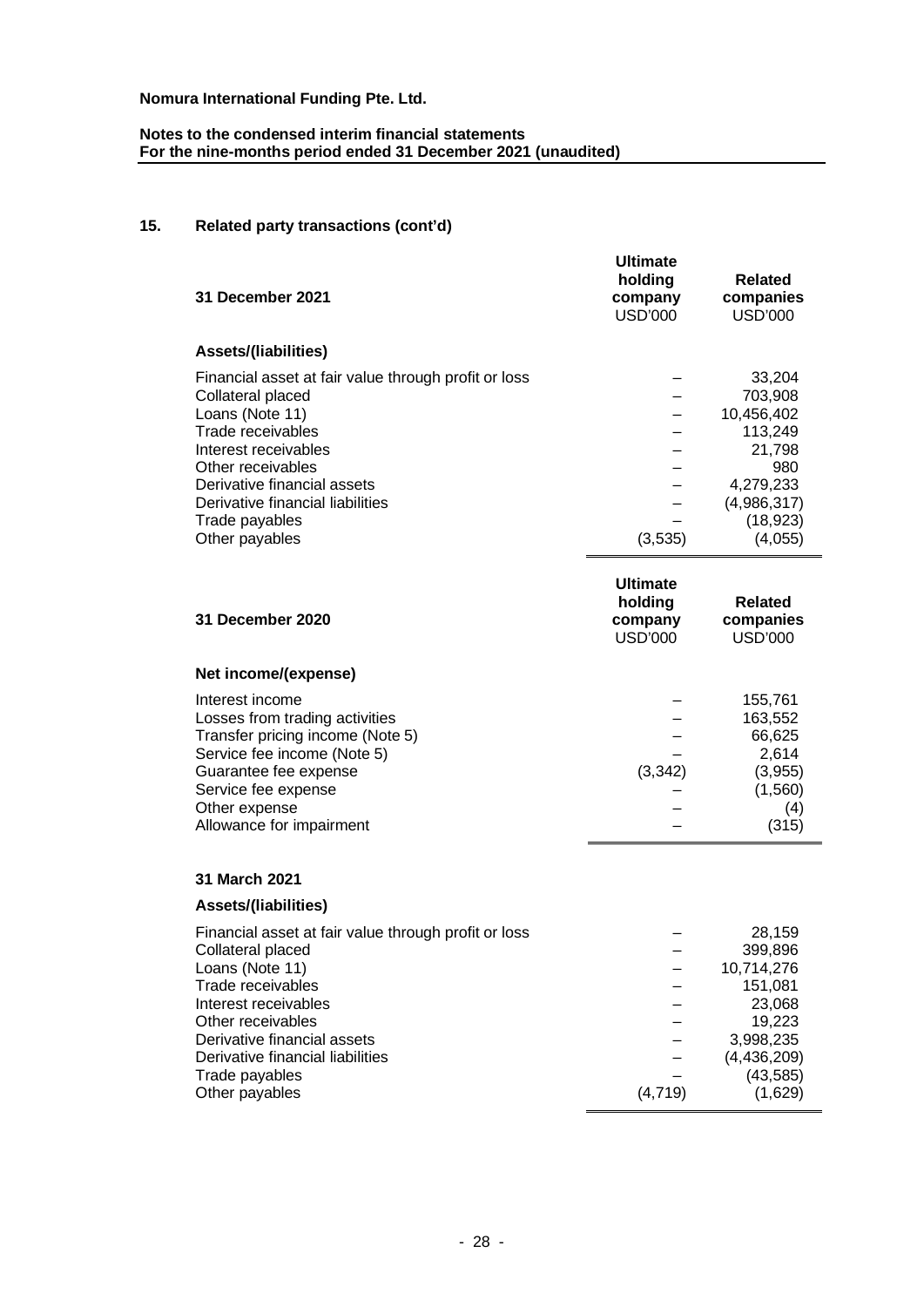# **Notes to the condensed interim financial statements For the nine-months period ended 31 December 2021 (unaudited)**

### **16. Share capital**

|                                                | 31 December 2021      |         | <b>31 March 2021</b>  |         |
|------------------------------------------------|-----------------------|---------|-----------------------|---------|
|                                                | No. of shares<br>000' | USD'000 | No. of shares<br>000' | USD'000 |
| <b>Issued and fully</b><br>paid:               |                       |         |                       |         |
| At beginning of<br>period<br>Issued during the | 230,000               | 450,000 | 100,000               | 190,000 |
| period                                         |                       |         | 130,000               | 260,000 |
| At end of period                               | 230,000               | 450,000 | 230,000               | 450,000 |

The holders of ordinary shares are entitled to receive dividends as and when declared by the Company. All ordinary shares carry one vote per share without restrictions. The ordinary shares have no par value.

#### **17. Fair value of financial instruments**

#### (a) *Fair value hierarchy*

The Company classifies fair value measurements using a fair value hierarchy that reflects the significance of the inputs used in making the measurements. The fair value hierarchy has the following levels:

- Level 1 Quoted prices unadjusted in active markets for identical assets or liabilities:
- Level 2 Inputs other than quoted prices included within Level 1 that are observable for the assets or liabilities, either directly (i.e. as prices) or indirectly (i.e. derived from prices); and
- Level 3 Inputs for the assets or liabilities that are not based on observable market data (i.e. unobservable inputs).

Fair value measurements that use inputs of different hierarchy levels are categorised in its entirety in the same level of the fair value hierarchy as the lowest level input that is significant to the entire measurement.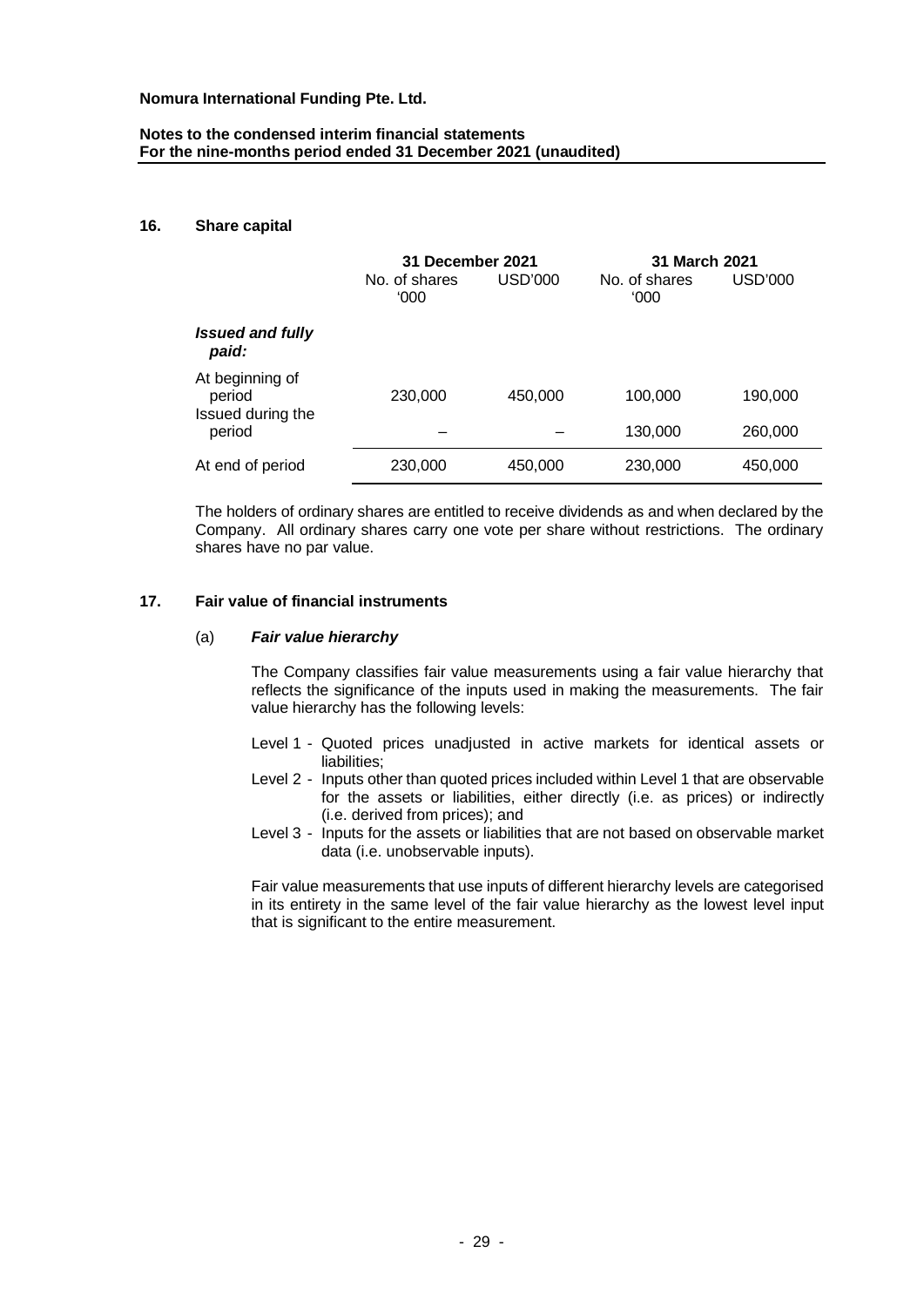# **Notes to the condensed interim financial statements For the nine-months period ended 31 December 2021 (unaudited)**

# **17. Fair value of financial instruments (cont'd)**

# (a) *Fair value hierarchy (cont'd)*

The following table shows an analysis of financial instruments carried at fair value by level of fair value hierarchy:

| 31 December 2021                                                                 | Level 1<br>USD'000 | Level <sub>2</sub><br><b>USD'000</b> | Level 3<br><b>USD'000</b> | <b>Total</b><br><b>USD'000</b> |
|----------------------------------------------------------------------------------|--------------------|--------------------------------------|---------------------------|--------------------------------|
| <b>Recurring fair</b><br>value<br>measurements                                   |                    |                                      |                           |                                |
| <b>Financial assets:</b>                                                         |                    |                                      |                           |                                |
| <b>Financial assets</b><br>designated at fair<br>value through<br>profit or loss |                    | 33,204                               |                           | 33,204                         |
| <b>Derivatives</b><br>financial assets:                                          |                    |                                      |                           |                                |
| Foreign exchange<br>options<br>Foreign exchange<br>swaps                         |                    | 2,101                                | 628                       | 628<br>2,101                   |
| Equity options                                                                   |                    | 99,025                               | 4,374                     | 103,399                        |
| Credit default swaps                                                             |                    | 78,064                               | 54,548                    | 132,612                        |
| Interest rate options                                                            |                    | 101,346                              | 2,123                     | 103,469                        |
| Interest rate swaps                                                              |                    | 3,936,532                            | 492                       | 3,937,024                      |
| As at 31 December<br>2021                                                        |                    | 4,250,272                            | 62,165                    | 4,312,437                      |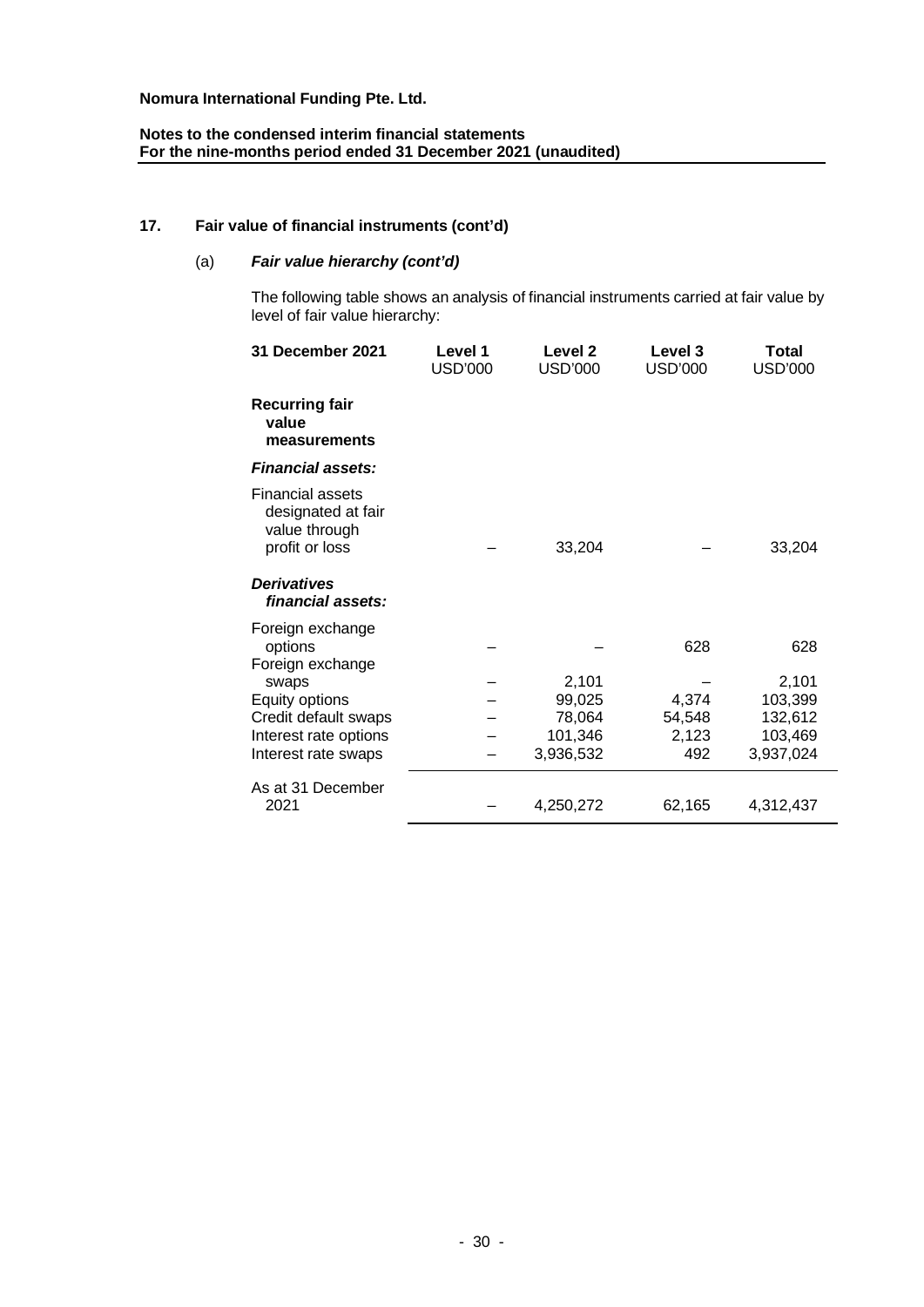### **Notes to the condensed interim financial statements For the nine-months period ended 31 December 2021 (unaudited)**

# **17. Fair value of financial instruments (cont'd)**

| (a)<br>Fair value hierarchy (cont'd) |                                                                                                                                                    |                           |                                                          |                                                    |                                                              |  |
|--------------------------------------|----------------------------------------------------------------------------------------------------------------------------------------------------|---------------------------|----------------------------------------------------------|----------------------------------------------------|--------------------------------------------------------------|--|
|                                      | 31 December 2021                                                                                                                                   | Level 1<br><b>USD'000</b> | Level 2<br><b>USD'000</b>                                | Level 3<br><b>USD'000</b>                          | <b>Total</b><br><b>USD'000</b>                               |  |
|                                      | <b>Financial liabilities:</b>                                                                                                                      |                           |                                                          |                                                    |                                                              |  |
|                                      | <b>Financial liabilities</b><br>designated at fair<br>value through<br>profit or loss                                                              |                           | 10,617,435                                               |                                                    | 10,617,435                                                   |  |
|                                      | <b>Derivatives</b><br>financial<br>liabilities:                                                                                                    |                           |                                                          |                                                    |                                                              |  |
|                                      | Foreign exchange<br>options<br>Foreign exchange<br>swaps<br>Equity options<br>Credit default swaps<br>Interest rate options<br>Interest rate swaps |                           | 14,720<br>297,719<br>25,365<br>69,835<br>4,414,512       | 7,662<br>3<br>59,181<br>38,480<br>44,893<br>13,947 | 7,662<br>14,723<br>356,900<br>63,845<br>114,728<br>4,428,459 |  |
|                                      | As at 31 December<br>2021                                                                                                                          |                           | 15,439,586                                               | 164,166                                            | 15,603,752                                                   |  |
|                                      | 31 March 2021                                                                                                                                      |                           |                                                          |                                                    |                                                              |  |
|                                      | <b>Recurring fair</b><br>value<br>measurements                                                                                                     |                           |                                                          |                                                    |                                                              |  |
|                                      | <b>Financial assets:</b>                                                                                                                           |                           |                                                          |                                                    |                                                              |  |
|                                      | <b>Financial assets</b><br>designated at fair<br>value through<br>profit or loss                                                                   |                           | 28,159                                                   |                                                    | 28,159                                                       |  |
|                                      | <b>Derivatives</b><br>financial assets:                                                                                                            |                           |                                                          |                                                    |                                                              |  |
|                                      | Foreign exchange<br>options<br>Foreign exchange<br>swaps<br>Equity options<br>Credit default swaps<br>Interest rate options<br>Interest rate swaps |                           | 154<br>1,571<br>83,480<br>89,925<br>158,385<br>3,594,591 | 474<br>11<br>13,115<br>52,820<br>3,040<br>669      | 628<br>1,582<br>96,595<br>142,745<br>161,425<br>3,595,260    |  |
|                                      | As at 31 March 2021                                                                                                                                |                           | 3,956,265                                                | 70,129                                             | 4,026,394                                                    |  |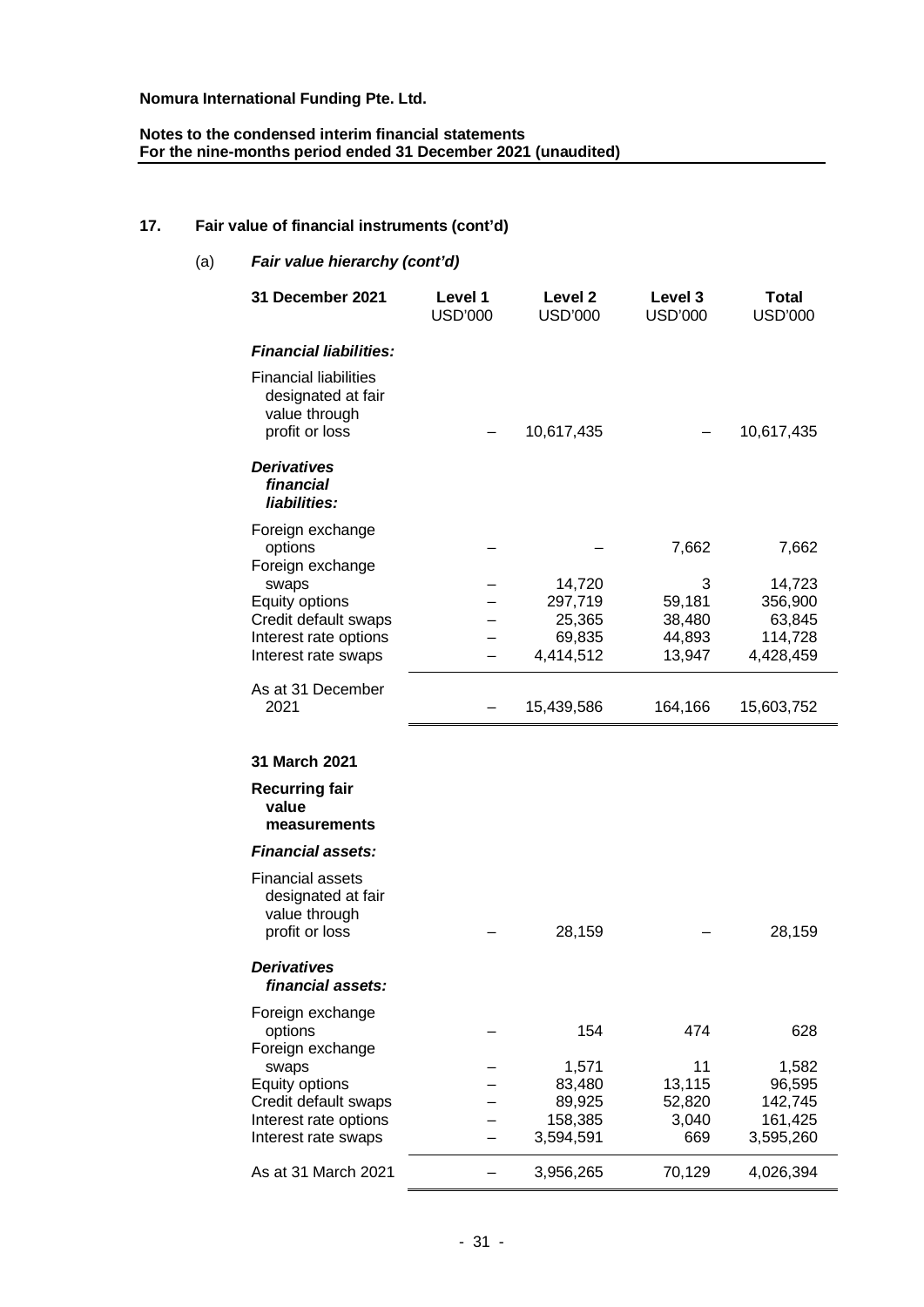# **Notes to the condensed interim financial statements For the nine-months period ended 31 December 2021 (unaudited)**

# **17. Fair value of financial instruments (cont'd)**

| (a) | Fair value hierarchy (cont'd)                                                         |                           |                           |                           |                         |  |  |  |
|-----|---------------------------------------------------------------------------------------|---------------------------|---------------------------|---------------------------|-------------------------|--|--|--|
|     | 31 March 2021                                                                         | Level 1<br><b>USD'000</b> | Level 2<br><b>USD'000</b> | Level 3<br><b>USD'000</b> | Total<br><b>USD'000</b> |  |  |  |
|     | <b>Financial liabilities:</b>                                                         |                           |                           |                           |                         |  |  |  |
|     | <b>Financial liabilities</b><br>designated at fair<br>value through<br>profit or loss |                           | 11,036,861                |                           | 11,036,861              |  |  |  |
|     | <b>Derivatives</b><br>financial<br>liabilities:                                       |                           |                           |                           |                         |  |  |  |
|     | Foreign exchange<br>options<br>Foreign exchange                                       |                           | 2                         | 5,247                     | 5,249                   |  |  |  |
|     | swaps                                                                                 |                           | 35,854                    |                           | 35,854                  |  |  |  |
|     | Equity options                                                                        |                           | 118,373                   | 83,483                    | 201,856                 |  |  |  |
|     | Credit default swaps                                                                  |                           | 18,371                    | 30,655                    | 49,026                  |  |  |  |
|     | Interest rate options                                                                 |                           | 59,250                    | 28,693                    | 87,943                  |  |  |  |
|     | Interest rate swaps                                                                   |                           | 4,053,336                 | 2,945                     | 4,056,281               |  |  |  |
|     | As at 31 March 2021                                                                   |                           | 15,322,047                | 151,023                   | 15,473,070              |  |  |  |

## *Financial assets and financial liabilities not carried at fair value*

Except for financial instruments disclosed above, the carrying values of assets and liabilities approximate their respective fair values, either because of the relatively short-term maturity or because the interest rates are generally reset after a short period of time.

### *Valuation processes*

The Company is fully integrated into the Nomura Group's governance framework which mandates determination or validation of a fair value measurement by control and support functions independent of the businesses assuming the risk of the financial instrument in order to ensure the appropriateness of any fair value measurement of a financial instrument used within these financial statements including those classified as Level 3 within the fair value hierarchy.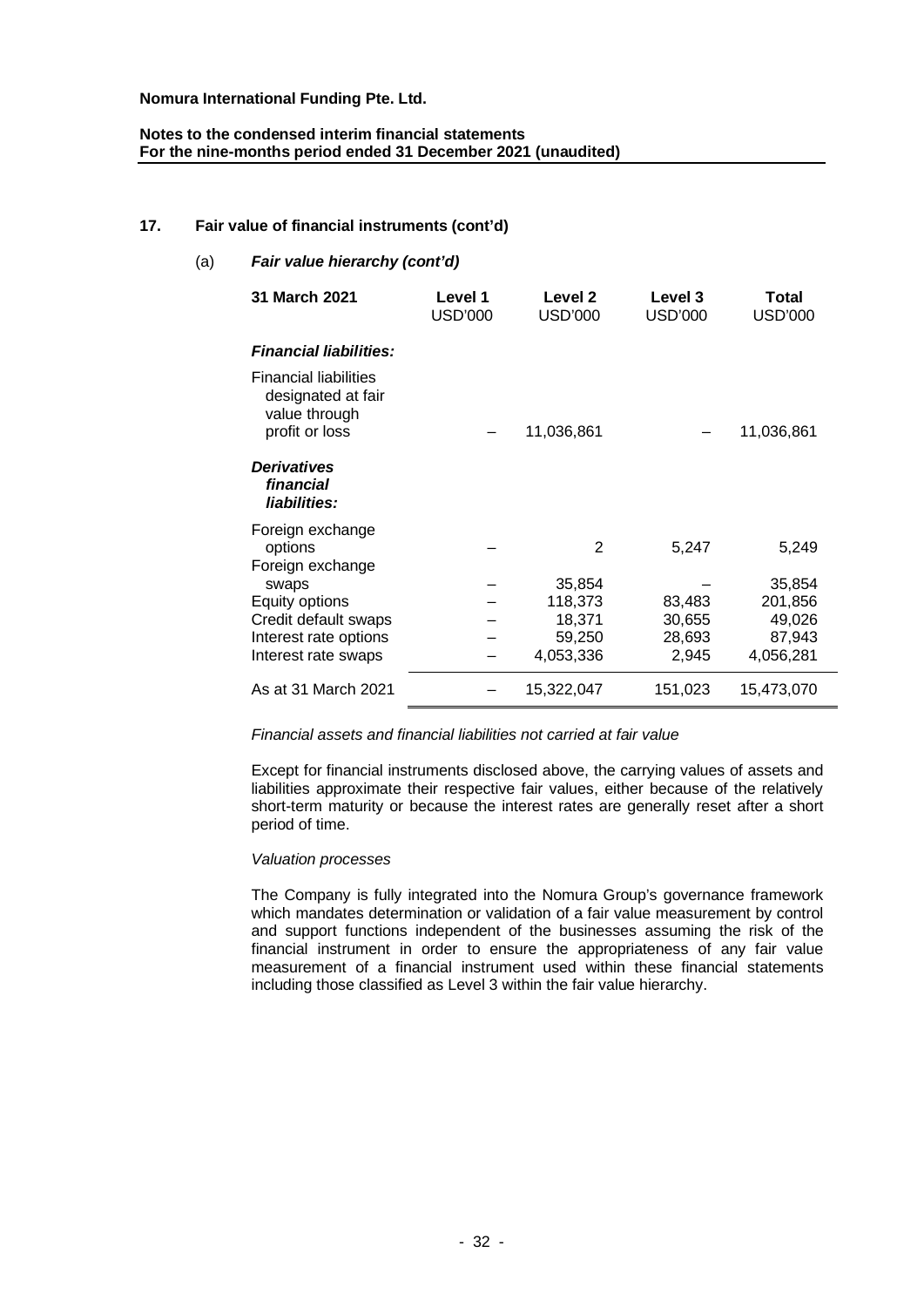# **Notes to the condensed interim financial statements For the nine-months period ended 31 December 2021 (unaudited)**

# **17. Fair value of financial instruments (cont'd)**

## (a) *Fair value hierarchy (cont'd)*

#### *Valuation processes (cont'd)*

The functions for either defining, implementing or maintaining valuation policies and procedures are as follows:

- The Valuation Control Group ("VCG") within Nomura's Finance Department has the primary responsibility to determine and implement valuation policies and procedures in connection with determination of fair value measurements. VCG performs independent price verification to verify the appropriateness of fair value measurements applied to all financial instruments. The independent price verification process seeks to ensure the valuation technique and inputs are appropriate, reasonable and consistently applied.
- The Valuation Control Model Validation Group ("VCMVG") is an independent function at the global level to validate the appropriateness and perform governance and oversight for all models and developed and built by the Valuation Control Group ("VCG").
- The Valuation Model Validation Group ("VMVG") validates the appropriateness and consistency of pricing models used to determine fair value measurements independently of those who design and build the models.

#### (b) *Level 2 fair value measurements*

The following is a description of the valuation techniques and inputs used in the fair value measurement for assets and liabilities that are categorised within Level 2 of the fair value hierarchy:

(i) *Financial assets and liabilities designated at fair value through profit or loss*

Financial assets and liabilities designated at fair value through profit and loss are measured at fair value by reference to quoted prices when available. Valuation models are based wherever possible on assumptions supported by observable market prices or rates. These valuation techniques include discounted cash flows ("DCF") and option pricing models, depending on the nature of the embedded features within the financial instruments. As a result, fair value calculated using these valuation techniques will change if the underlying assumptions change. The fair value of the financial liabilities designated at fair value through profit or loss includes Nomura's own credit worthiness.

#### (ii) *Derivatives*

Derivative products valued using a valuation technique with marketobservable inputs are mainly interest rate swaps and options, currency swaps and forward foreign exchange contracts. The most frequently applied valuation technique is discounted cash flow model.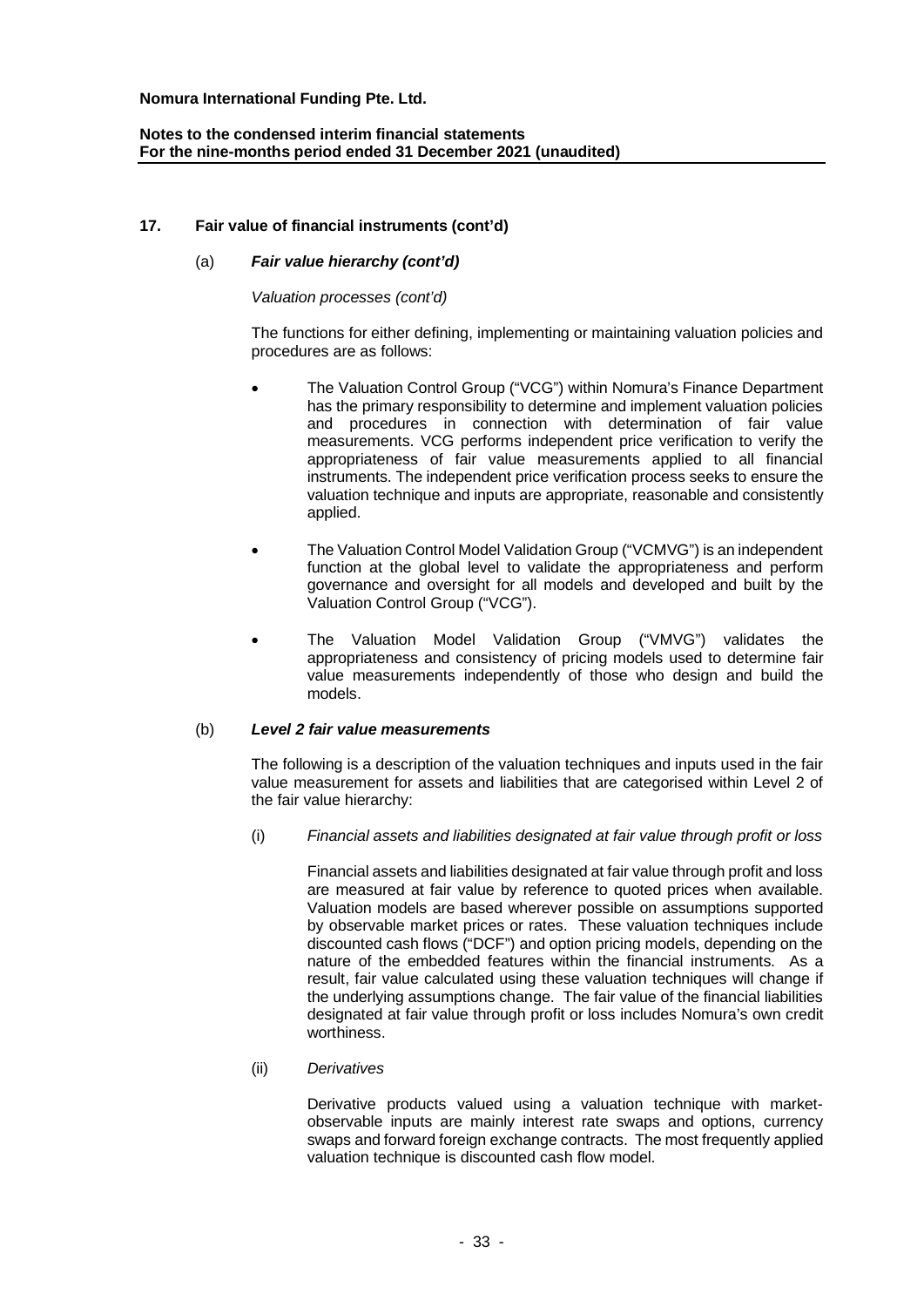# **Notes to the condensed interim financial statements For the nine-months period ended 31 December 2021 (unaudited)**

# **17. Fair value of financial instruments (cont'd)**

# (c) *Level 3 fair value measurements*

(i) *Information about significant unobservable inputs used in Level 3 fair value measurements*

The following table shows the information about fair value measurements using significant unobservable inputs (Level 3):

| <b>Description</b>          | Fair value<br>as at<br>31 December<br>2021<br><b>USD'000</b> | <b>Valuation</b><br>techniques          | <b>Unobservable</b><br>inputs                                                                                                                                                | Range                 |
|-----------------------------|--------------------------------------------------------------|-----------------------------------------|------------------------------------------------------------------------------------------------------------------------------------------------------------------------------|-----------------------|
| Credit default swaps        | 16,068                                                       | Discounted<br>cash flow                 | IR vs IR<br>Correlation;<br>IR vs FX<br>Correlation;<br>IR vs EQ<br>Correlation:<br>Other vs Other<br>Correlation                                                            | (98.00)% to<br>98.94% |
| Equity options              | (54, 807)                                                    | Discounted<br>cash flow/option<br>model | IR vs IR<br>Correlation;<br>IR vs FX<br>Correlation;<br>IR vs EQ<br>Correlation;<br>EQ vs EQ<br>Correlation;<br>EQ vs Other<br>Correlation;<br>Other vs Other<br>Correlation | (69.00)% to<br>66.86% |
| Foreign exchange<br>options | (7,034)                                                      | Discounted<br>cash flow/option<br>model | IR vs IR<br>Correlation;<br>IR vs FX<br>Correlation:<br>IR vs EQ<br>Correlation;<br>Other vs Other<br>Correlation                                                            | (46.00)% to<br>99.76% |
| Foreign exchange<br>swaps   | (3)                                                          | <b>Discounted</b><br>cash flow          | <b>FX Volatility</b>                                                                                                                                                         | 6.08% to<br>6.18%     |
| Interest rate options       | (42, 770)                                                    | Discounted<br>cash flow/option<br>model | IR vs IR<br>Correlation:<br>IR vs FX<br>Correlation;<br>Other vs Other<br>Correlation                                                                                        | (53.00)% to<br>95.92% |
| Interest rate swaps         | (13, 455)                                                    | Discounted<br>cash flow                 | IR vs IR<br>Correlation:<br>Other vs Other<br>Correlation                                                                                                                    | (46.00)% to<br>93.36% |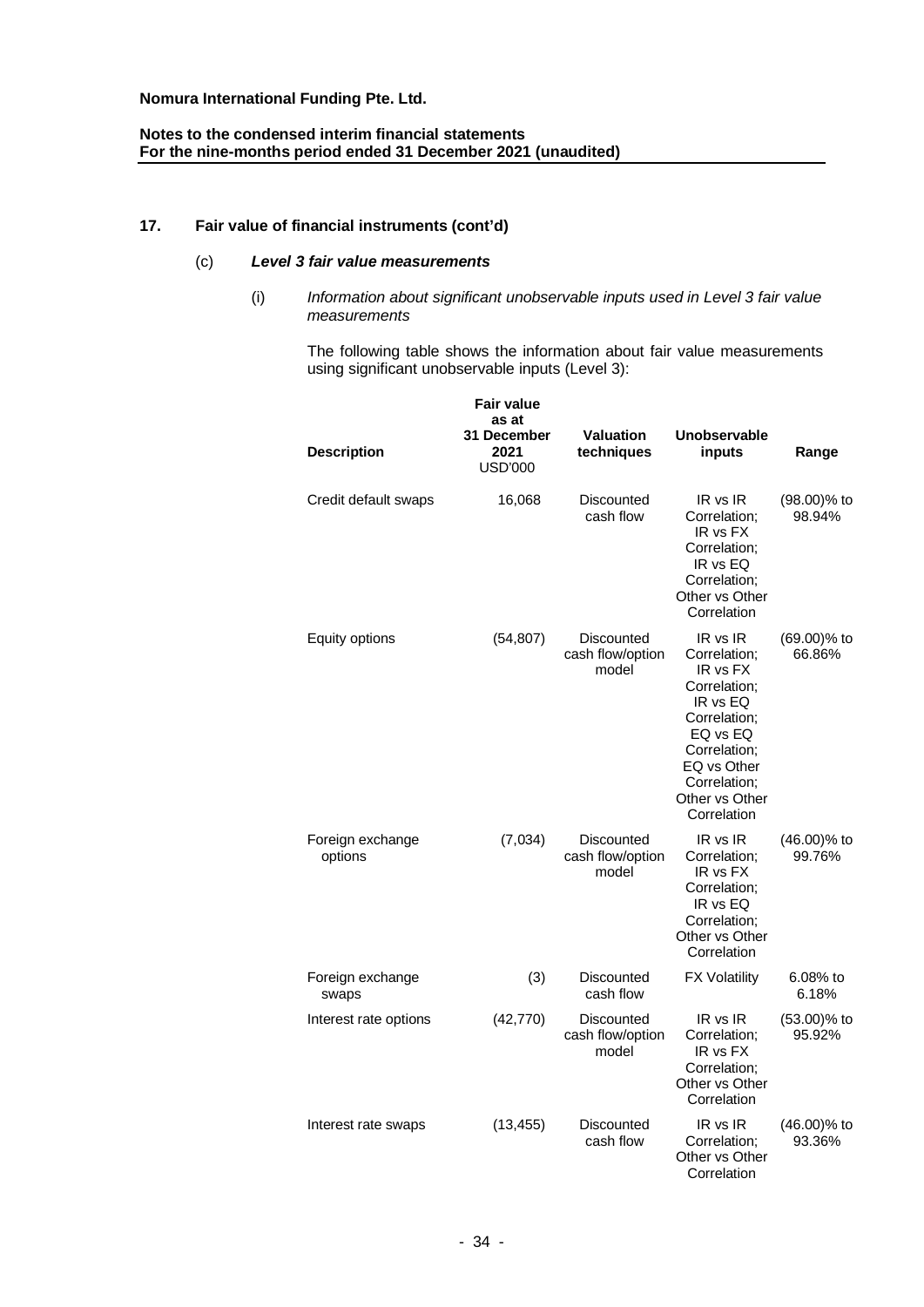# **Notes to the condensed interim financial statements For the nine-months period ended 31 December 2021 (unaudited)**

# **17. Fair value of financial instruments (cont'd)**

# (c) *Level 3 fair value measurements (cont'd)*

(i) *Information about significant unobservable inputs used in Level 3 fair value measurements (cont'd)*

| <b>Description</b>          | <b>Fair value</b><br>as at<br>31 March<br>2021<br><b>USD'000</b> | <b>Valuation</b><br>techniques          | Unobservable<br>inputs                                                                                             | Range                    |
|-----------------------------|------------------------------------------------------------------|-----------------------------------------|--------------------------------------------------------------------------------------------------------------------|--------------------------|
| Credit default<br>swaps     | 22,165                                                           | Discounted<br>cash flow                 | IR vs IR<br>Correlation;<br>IR vs FX<br>Correlation;<br>IR vs EQ<br>Correlation;<br>Other vs Other<br>Correlation  | 99.45% to<br>$(98.00)\%$ |
| Equity options              | (70, 368)                                                        | Discounted<br>cash flow/option<br>model | IR vs FX<br>Correlation;<br>IR vs EQ<br>Correlation:<br>Other vs Other<br>Correlation                              | 50.79% to<br>$(69.00)\%$ |
| Foreign exchange<br>options | (4, 773)                                                         | Discounted<br>cash flow/option<br>model | IR vs FX<br>Correlation;<br>IR vs IR<br>Correlation;<br>IR vs EQ<br>Correlation;<br>Other vs Other<br>Correlation; | 99.91% to<br>$(46.00)\%$ |
| Foreign exchange<br>swaps   | 11                                                               | <b>Discounted</b><br>cash flow          | <b>FX Volatility</b>                                                                                               | 6.96% to<br>6.86%        |
| Interest rate<br>options    | (25, 653)                                                        | Discounted<br>cash flow/option<br>model | IR vs IR<br>Correlation;<br>IR vs FX<br>Correlation;<br>Other vs Other<br>Correlation                              | 97.11% to<br>$(46.00)\%$ |
| Interest rate swaps         | (2,276)                                                          | Discounted<br>cash flow                 | IR vs IR<br>Correlation;<br>Other vs Other<br>Correlation                                                          | 97.00% to<br>$(46.00)\%$ |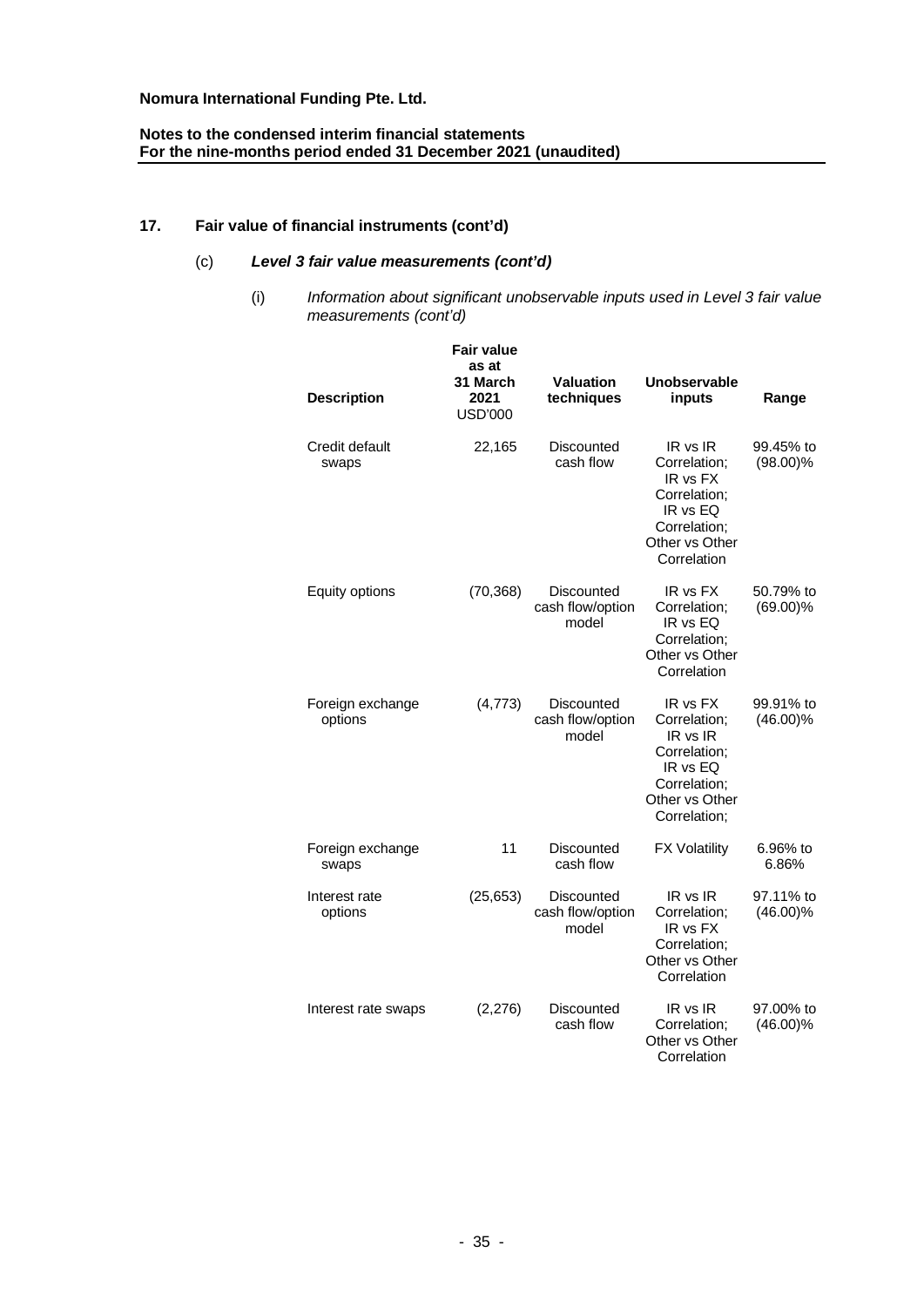# **Notes to the condensed interim financial statements For the nine-months period ended 31 December 2021 (unaudited)**

# **17. Fair value of financial instruments (cont'd)**

# (c) *Level 3 fair value measurements (cont'd)*

(i) *Information about significant unobservable inputs used in Level 3 fair value measurements (cont'd)*

## Impact on fair value of Level 3 financial instruments measured at fair value of changes to key assumptions

For each class of financial instrument described in the above table, changes in each of the significant unobservable inputs and assumptions used by the Company will impact upon the determination of a fair value measurement for the financial instrument. Management does not anticipate a significant impact in the net fair value of Level 3 financial instruments at the period ended.

As the Company enters into derivative transactions to hedge its exposures to embedded derivatives and the market risks in loans and medium term notes, the increase or decrease in the value of the Level 3 portfolio will not significantly impact its profits and losses. Hedging derivative instruments offset the positions arising from the derivatives which are embedded in the debt instruments and limit the sensitivity of fair value to changes in unobservable inputs related to these financial instruments. The Company does not apply hedge accounting.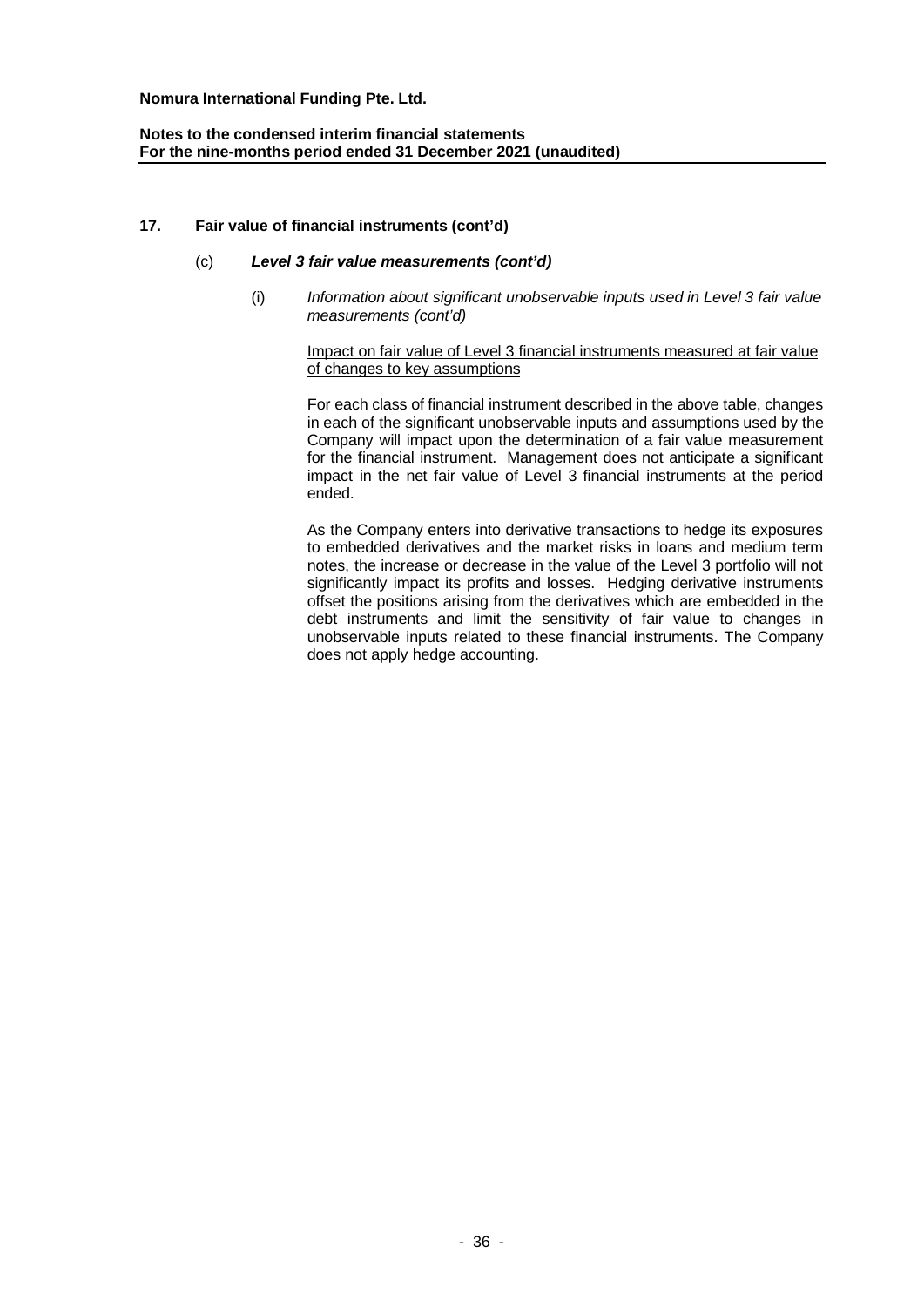# **17. Fair value of financial instruments (cont'd)**

# (c) *Level 3 fair value measurements (cont'd)*

# (ii) *Movements in Level 3 financial instruments measured at fair value*

Assets and liabilities move between Level 2 and Level 3 primarily when there is an increase or decrease in market activity related to an unobservable input, or a change in the significance of the unobservable input, with instruments classified as Level 3 if an unobservable input is deemed significant. The transfers occurred at the beginning of the reporting period.

The following table shows a reconciliation of the opening and closing amounts of Level 3 financial liabilities which are recorded at fair value:

**At 31**

|                                                   |                    |                     | <b>Transfers</b> |                | Total gains/                              | At 31<br><b>December</b> |
|---------------------------------------------------|--------------------|---------------------|------------------|----------------|-------------------------------------------|--------------------------|
|                                                   | At 1 April<br>2021 | <b>Transfers in</b> | out              |                | (losses) in<br>Settlements profit or loss | 2021                     |
|                                                   | <b>USD'000</b>     | <b>USD'000</b>      | <b>USD'000</b>   | <b>USD'000</b> | <b>USD'000</b>                            | <b>USD'000</b>           |
| <b>Financial assets:</b>                          |                    |                     |                  |                |                                           |                          |
| <b>Derivative financial</b><br><i>instruments</i> |                    |                     |                  |                |                                           |                          |
| Foreign exchange                                  | 474                |                     |                  |                | 224                                       | 628                      |
| options<br>Foreign exchange swaps                 | 11                 |                     |                  | (70)           | (11)                                      |                          |
| Equity options                                    | 13,115             | 198                 | 3,010            | (5,886)        | (6,063)                                   | 4,374                    |
| Credit default swaps                              | 52,820             |                     |                  | (968)          | 2,696                                     | 54,548                   |
| Interest rate options                             | 3,040              |                     |                  | (39)           | (878)                                     | 2,123                    |
| Interest rate swaps                               | 669                |                     |                  |                | (177)                                     | 492                      |
| Total level 3 financial                           |                    |                     |                  |                |                                           |                          |
| assets                                            | 70,129             | 198                 | 3,010            | (6,963)        | (4,209)                                   | 62,165                   |
| <b>Financial liabilities:</b>                     |                    |                     |                  |                |                                           |                          |
|                                                   |                    |                     |                  |                |                                           |                          |
| <b>Derivative financial</b><br><i>instruments</i> |                    |                     |                  |                |                                           |                          |
| Foreign exchange                                  |                    |                     |                  |                |                                           |                          |
| options                                           | 5,247              |                     |                  | (163)          | 2,578                                     | 7,662                    |
| Foreign exchange swaps<br>Equity options          | 83,483             | 469                 | 10,087           | (21, 248)      | 3<br>(13,610)                             | 3<br>59,181              |
| Credit default swaps                              | 30,655             |                     |                  | (569)          | 8,394                                     | 38,480                   |
| Interest rate options                             | 28,693             |                     |                  | (621)          | 16,821                                    | 44,893                   |
| Interest rate swaps                               | 2,945              |                     |                  |                | 11,002                                    | 13,947                   |
| Total level 3 financial                           |                    |                     |                  |                |                                           |                          |
| liabilities                                       | 151,023            | 469                 | 10,087           | (22,601)       | 25,188                                    | 164,166                  |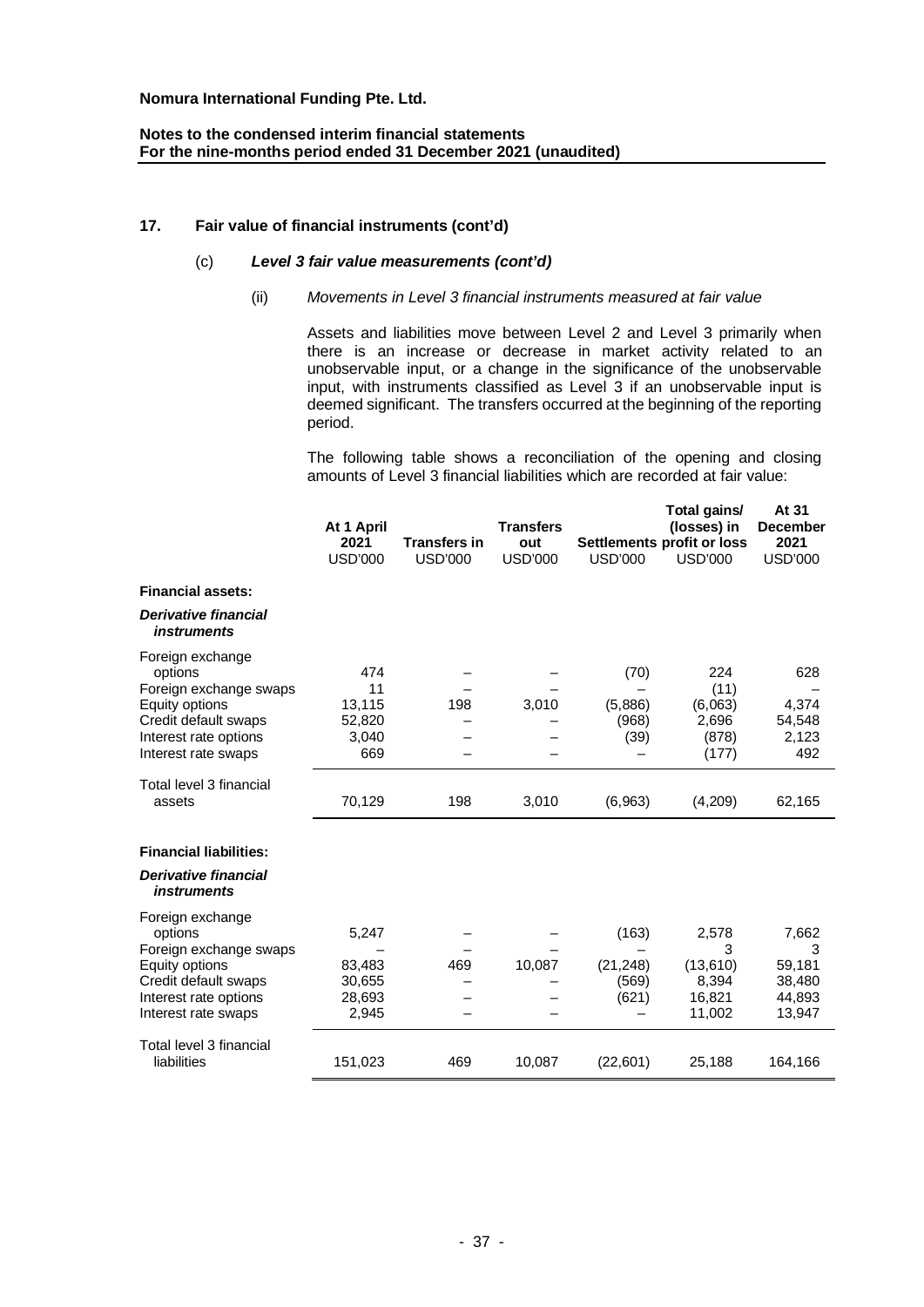# **Notes to the condensed interim financial statements For the nine-months period ended 31 December 2021 (unaudited)**

# **17. Fair value of financial instruments (cont'd)**

# (c) *Level 3 fair value measurements (cont'd)*

(ii) *Movements in Level 3 financial instruments measured at fair value (cont'd)*

|                                                                                                                                                 | At 1 April<br>2020<br><b>USD'000</b>             | <b>Transfers in</b><br><b>USD'000</b> | <b>Transfers</b><br>out<br><b>USD'000</b> | <b>USD'000</b>                                                 | Total gains/<br>Settlements profit or loss<br><b>USD'000</b> | (losses) in At 31 March<br>2021<br><b>USD'000</b> |
|-------------------------------------------------------------------------------------------------------------------------------------------------|--------------------------------------------------|---------------------------------------|-------------------------------------------|----------------------------------------------------------------|--------------------------------------------------------------|---------------------------------------------------|
| <b>Financial assets:</b>                                                                                                                        |                                                  |                                       |                                           |                                                                |                                                              |                                                   |
| <b>Derivative financial</b><br><i>instruments</i>                                                                                               |                                                  |                                       |                                           |                                                                |                                                              |                                                   |
| Foreign exchange<br>options<br>Foreign exchange swaps<br>Equity options<br>Credit default swaps<br>Interest rate options<br>Interest rate swaps | 283<br>5,144<br>10,989<br>31,782<br>146<br>8     | $\overline{4}$                        | (157)<br>(22, 205)                        | (263)<br>(5, 144)<br>(10, 989)<br>(31, 782)<br>(146)<br>(8)    | 454<br>11<br>13,268<br>75,025<br>3,040<br>669                | 474<br>11<br>13,115<br>52,820<br>3,040<br>669     |
| Total level 3 financial<br>assets                                                                                                               | 48,352                                           | 4                                     | (22, 362)                                 | (48, 332)                                                      | 92,467                                                       | 70,129                                            |
| <b>Financial liabilities:</b>                                                                                                                   |                                                  |                                       |                                           |                                                                |                                                              |                                                   |
| <b>Derivative financial</b><br><i>instruments</i>                                                                                               |                                                  |                                       |                                           |                                                                |                                                              |                                                   |
| Foreign exchange<br>options<br>Foreign exchange swaps<br>Equity options<br>Credit default swaps<br>Interest rate options<br>Interest rate swaps | 28,277<br>244,319<br>108,504<br>99,500<br>24,811 | 2,136<br>3,141<br>12,300              | (36, 386)                                 | (88,900)<br>(265, 577)<br>(119, 609)<br>(99, 500)<br>(24, 611) | 63,734<br>(3, 141)<br>128,827<br>41,760<br>28,693<br>2,745   | 5,247<br>83,483<br>30,655<br>28,693<br>2,945      |
| Total level 3 financial<br>liabilities                                                                                                          | 505,411                                          | 17,577                                | (36, 386)                                 | (598, 197)                                                     | 262,618                                                      | 151,023                                           |